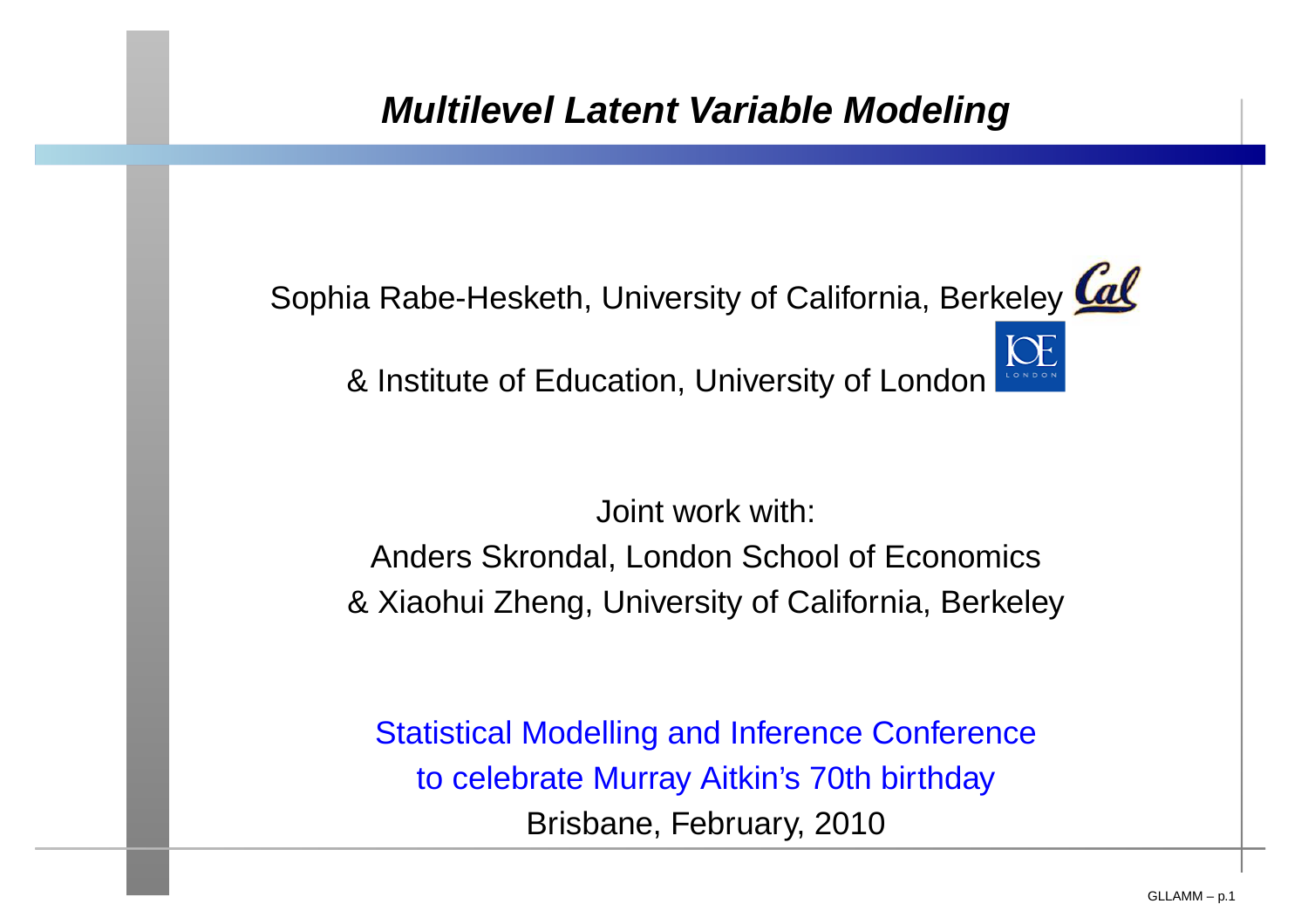# **Outline**

- Generalized linear measurement model
	- Two-parameter IRT model
	- Factor model for binary indicators
	- **Generalizations**
- Unifying measurement and multilevel regression models
- Generalized linear latent and mixed models (GLLAMMs)
- Multilevel MIMIC model
- Maximum (pseudo) likelihood estimation
- Multilevel structural equation model
- Some extensions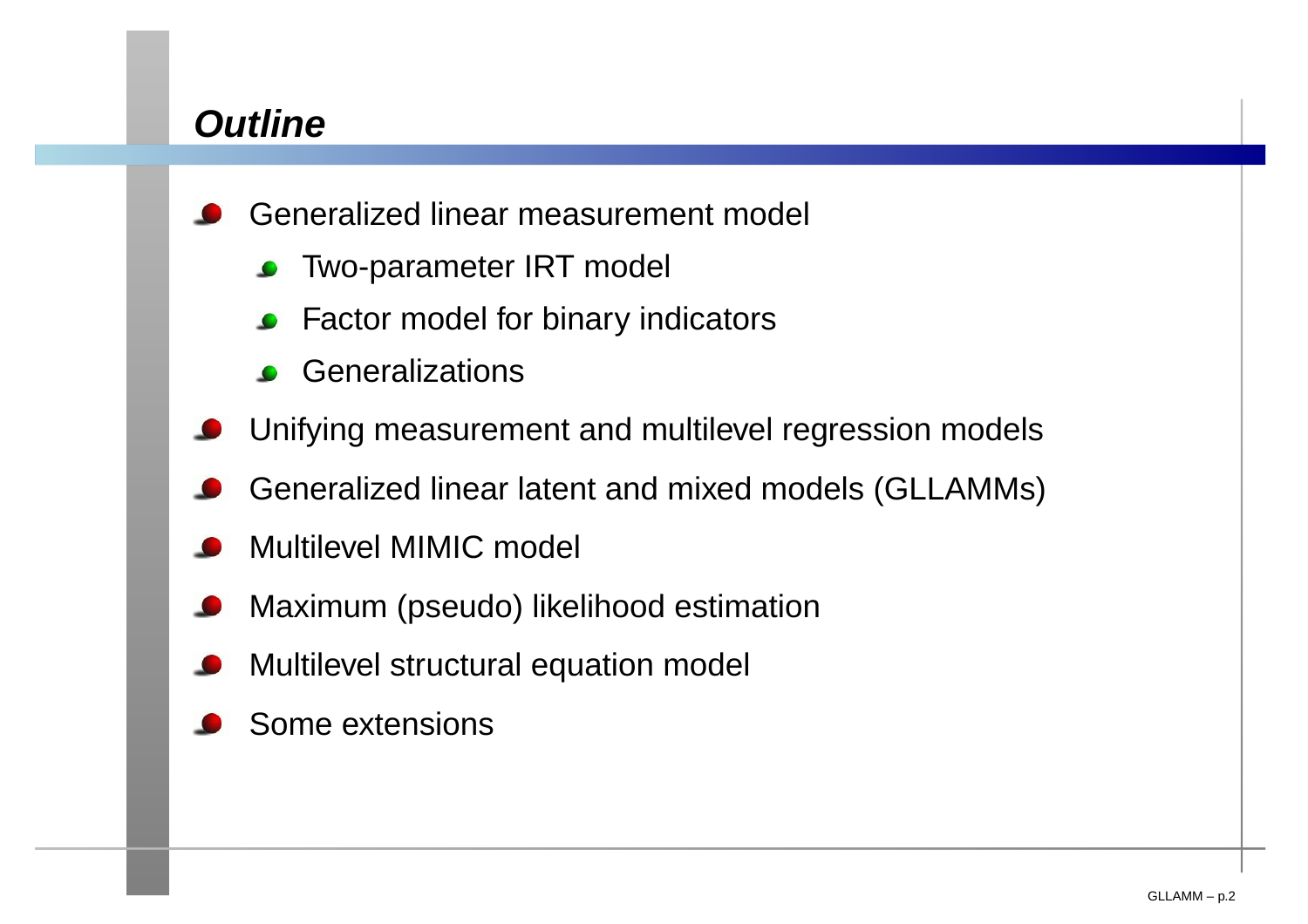Two-parameter logistic (2-PL) model, for item  $i$ , person  $j$ :

$$
logit[Pr(y_{ij} = 1 | \eta_j)] = a_i(\theta_j - b_i)
$$
  

$$
\equiv \beta_i + \lambda_i \eta_j = \underbrace{\lambda_i}_{a_i} \underbrace{(\eta_j - \beta_i/\lambda_i)}_{\theta_j}
$$

$$
\eta_j \sim \mathrm{N}(0,\psi)
$$

- $\beta_i$  is an intercept for item  $i$
- $\eta_j$  is the **ability** of person  $j$
- $\lambda_i$  is a slope or **discrimination parameter** for item  $i$
- Two-parameter normal orgive model:

$$
\underbrace{\Phi^{-1}}_{\text{probit}} [\Pr(y_{ij} = 1 | \eta_j)] = \beta_i + \lambda_i \eta_j
$$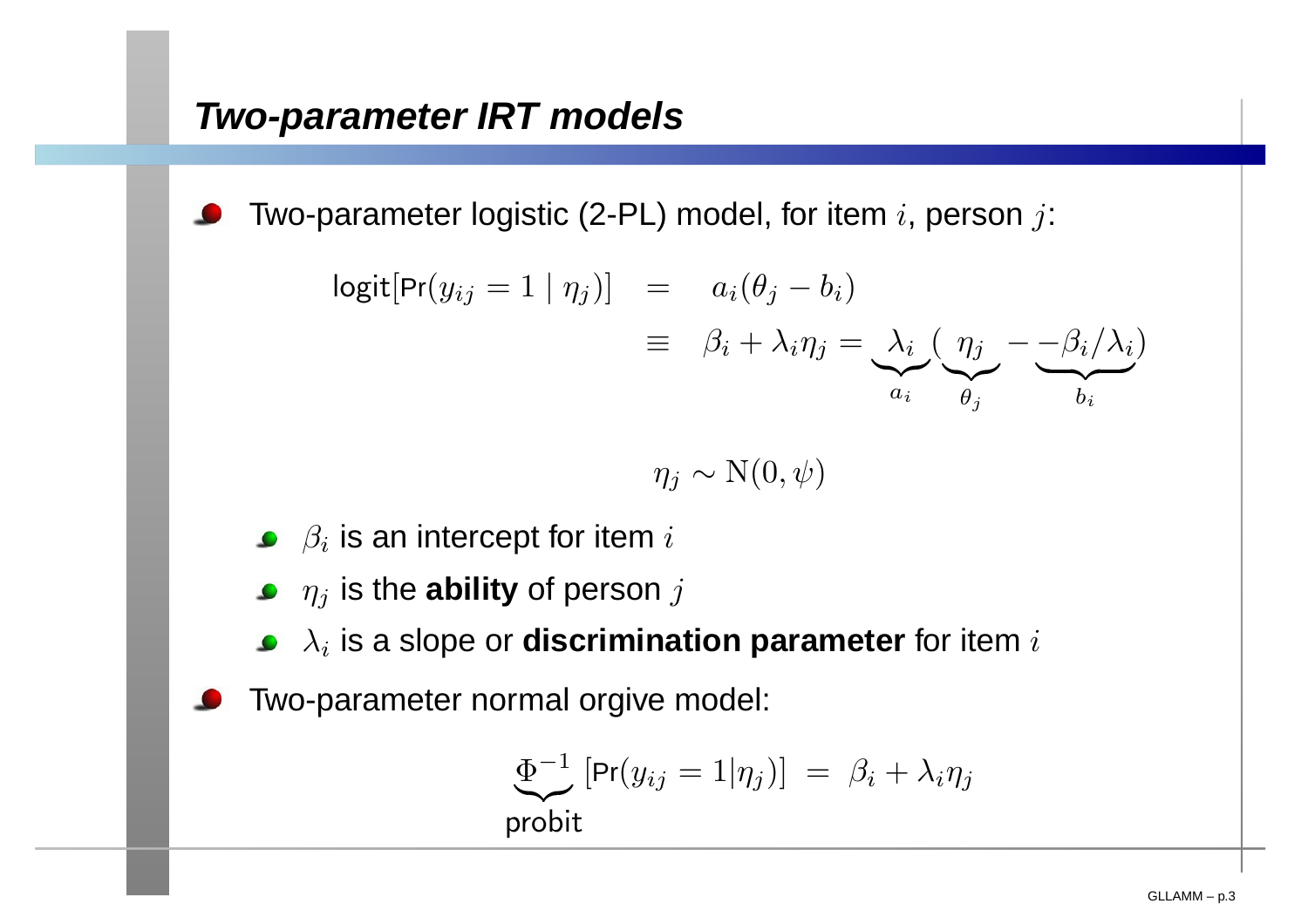Latent response formulation

$$
y_{ij}^* = \beta_i + \lambda_i \eta_j + \epsilon_{ij}, \qquad \eta_j \sim \mathcal{N}(0, 1), \epsilon_{ij} \sim \mathcal{N}(0, 1)
$$

$$
y_{ij} = \begin{cases} 1 & \text{if } y_{ij}^* > 0 \\ 0 & \text{otherwise} \end{cases}
$$

- $\beta_i$  is an intercept for item  $i$
- $\eta_j$  is  $\boldsymbol{\textbf{common}}$  factor for person  $j$
- $\lambda_i$  is **factor loading** for indicator  $i$
- $\epsilon_{ij}$  is **unique factor** for item  $i$

[Christofferson, 1975; Muthén, 1978]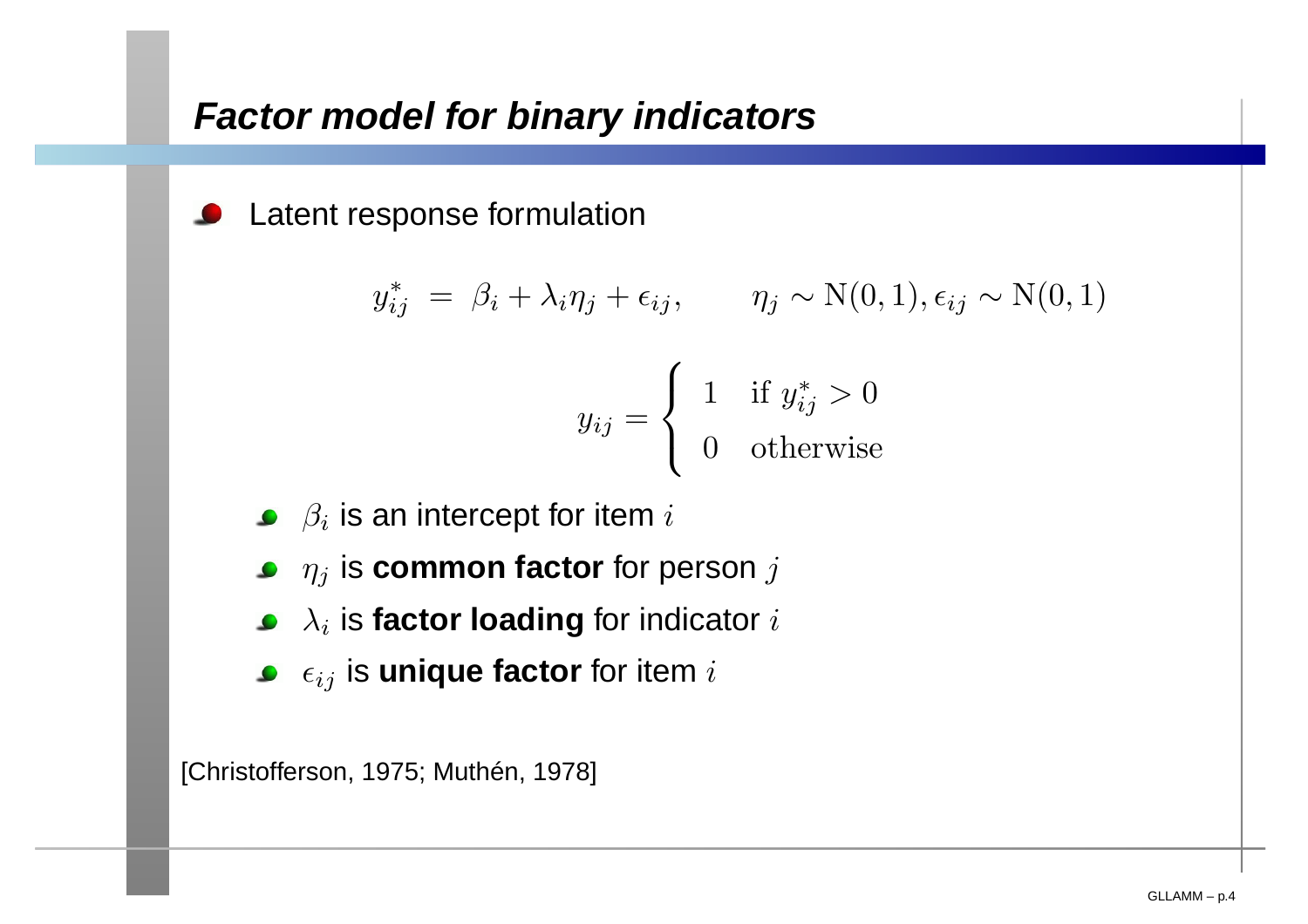# **Graphical illustration of latent response formulation**

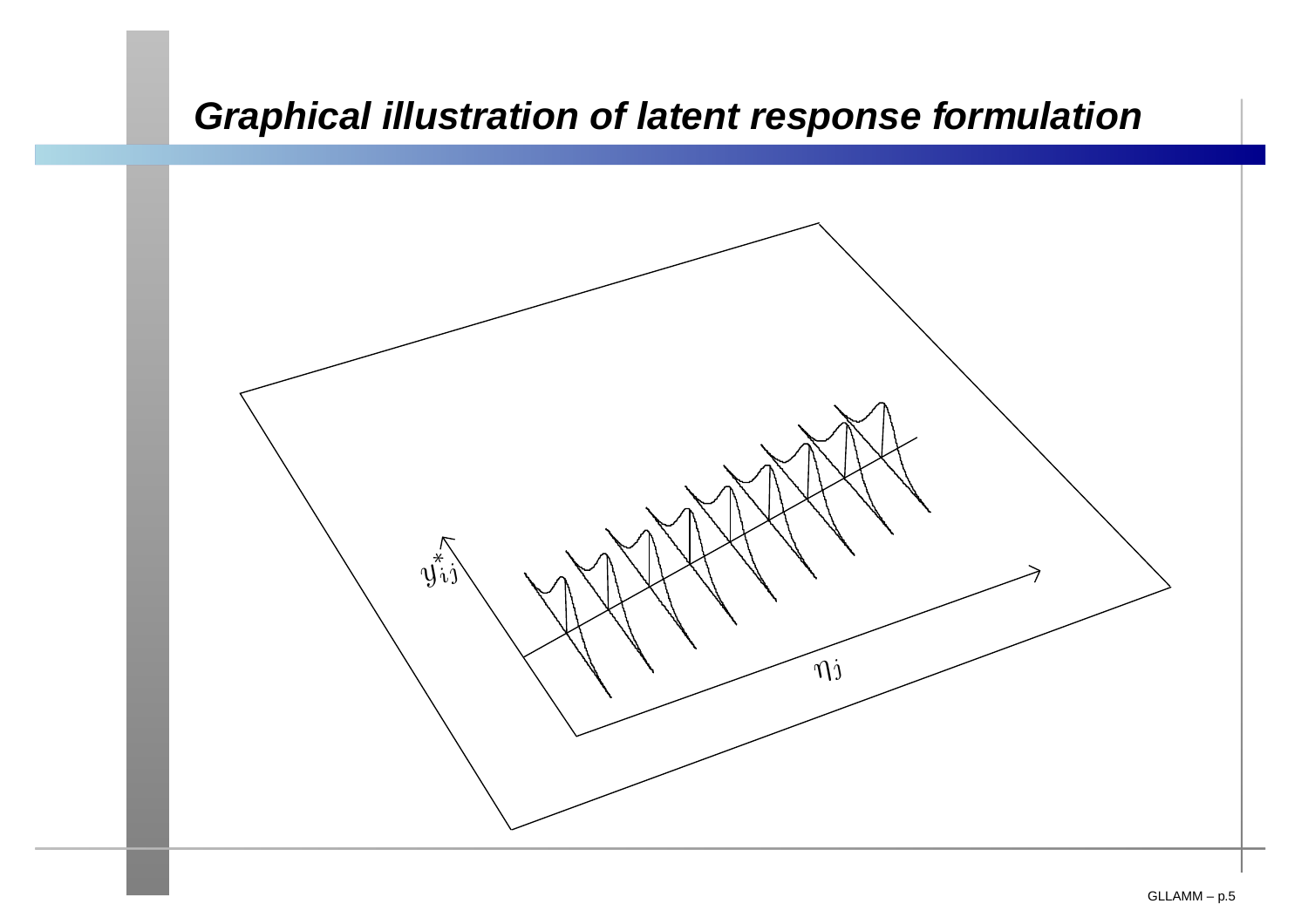### **Graphical illustration of latent response formulation**

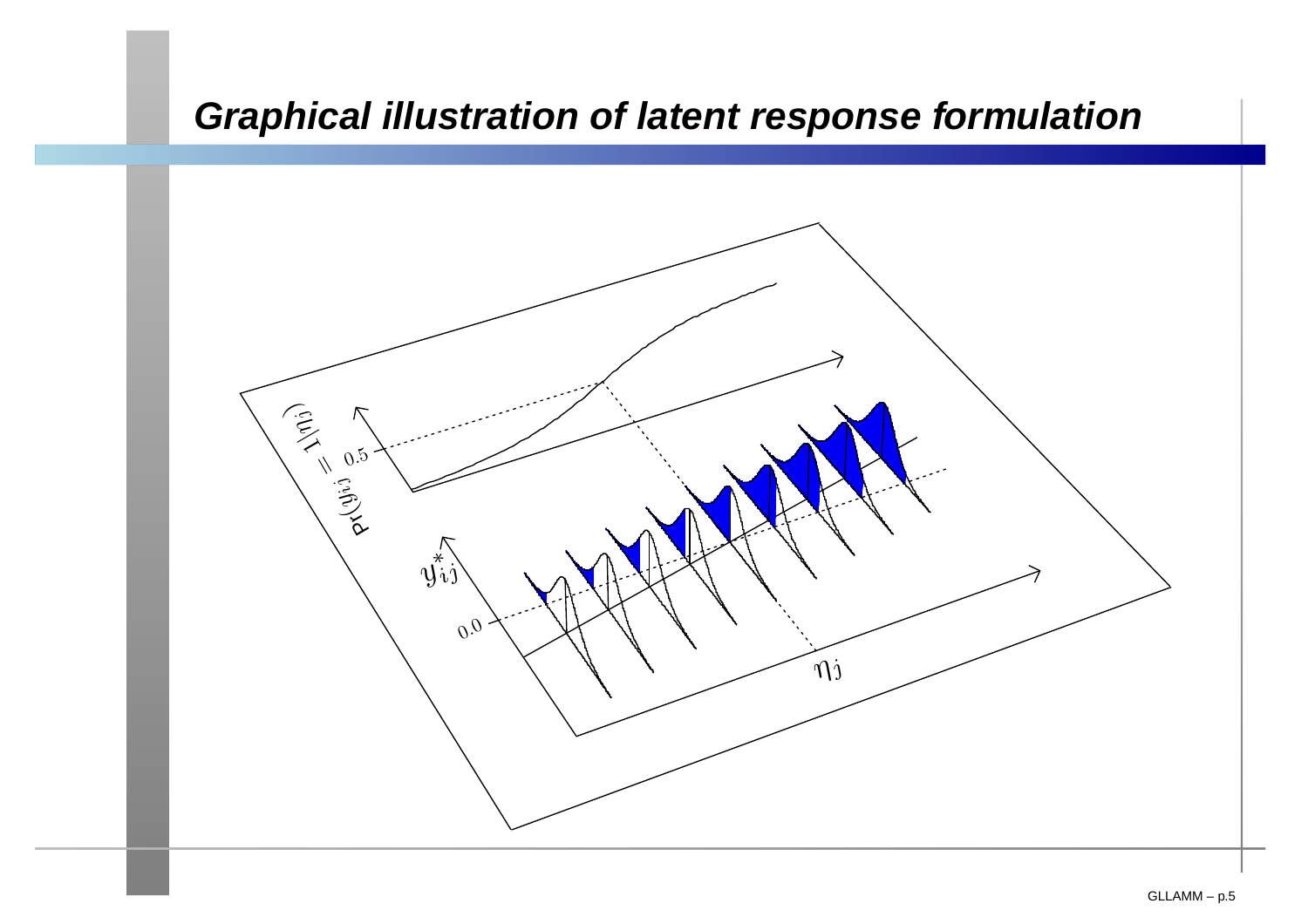# **Equivalence of IRT and factor models**

Factor model for binary indicators (latent response formulation)

$$
Pr(y_{ij} = 1 | \eta_j) = Pr(y_{ij}^* > 0 | \eta_j) = Pr(\beta_i + \lambda_i \eta_j + \epsilon_{ij} > 0)
$$
  
= 
$$
Pr(\epsilon_{ij} > -(\beta_i + \lambda_i \eta_j)) = Pr(\epsilon_{ij} < \beta_i + \lambda_i \eta_j)
$$
  
= 
$$
\Phi(\beta_i + \lambda_i \eta_j)
$$
symmetry

- Normal ogive model (response function formulation)
- Logit IRT model:

$$
\Pr(y_{ij}=1|\eta_j)=\Pr(\epsilon_{ij}<\beta_i+\lambda_i\eta_j)=\frac{\exp(\beta_i+\lambda_i\eta_j)}{1+\exp(\beta_i+\lambda_i\eta_j)}
$$

- Factor model where unique factors have <sup>a</sup> logistic distribution
- For ordinal responses, latent response formulation leads Samejima's[1969] graded response model

[Takane & de Leeuw, 1987; Bartholomew, 1987] [Takane & de Leeuw, 1987]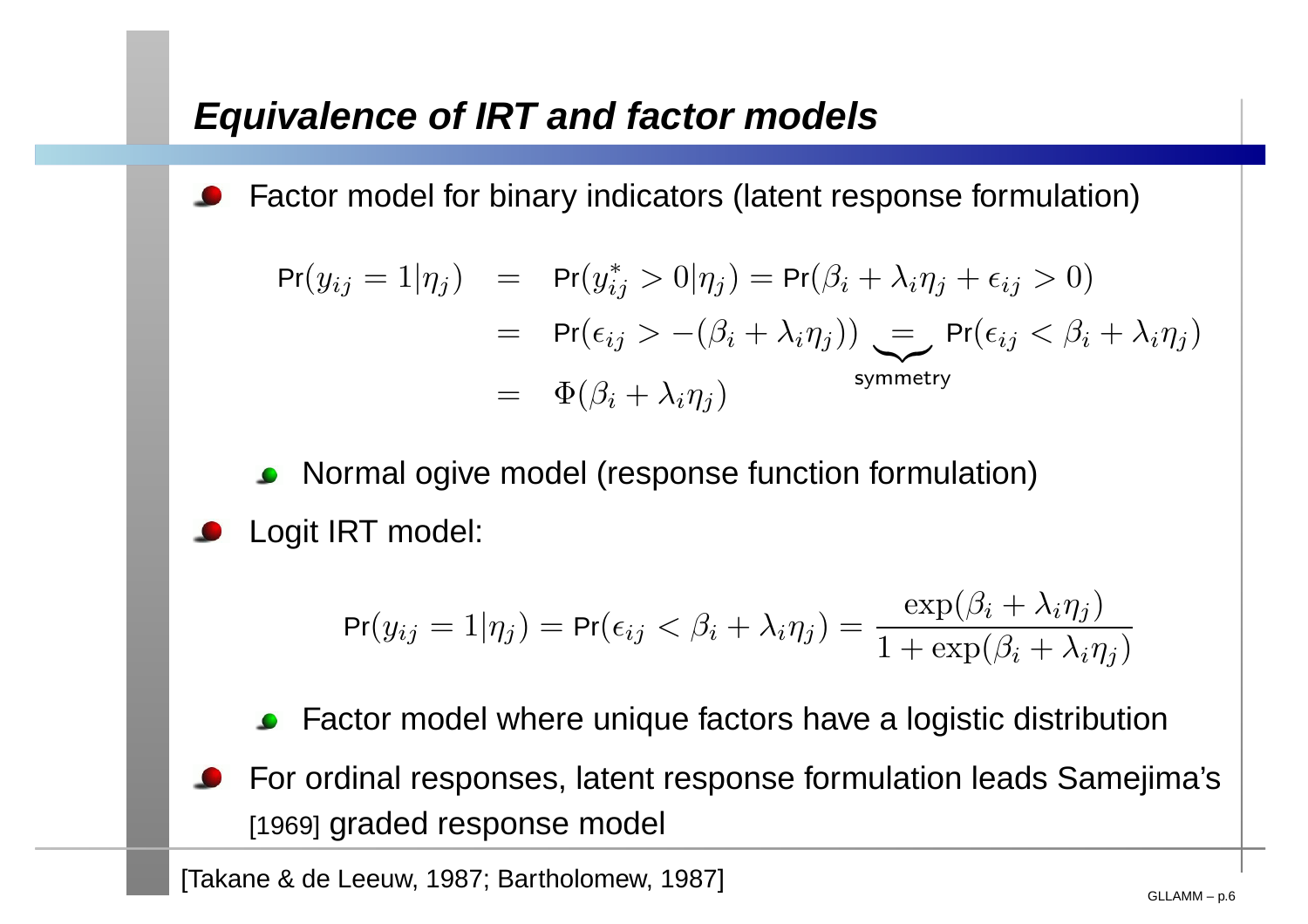Conditional expectation of response

 $\mu_{ij}\equiv{\sf E}(y_{ij}=1|\eta_j) \quad[={\sf Pr}(y_{ij}=1|\eta_j)$  for binary responses]

Link function  $g(\cdot)$  and distribution

$$
g(\mu_{ij}) = \nu_{ij}, \qquad y_{ij} \sim \text{Exponential family}(\mu_{ij})
$$
  
\n
$$
\Phi^{-1}(\mu_{ij}) = \beta_i + \lambda_i \eta_j, \qquad y_{ij} \sim \text{Bernoulli}(\mu_{ij})
$$
  
\n
$$
\text{logit}(\mu_{ij}) = \beta_i + \lambda_i \eta_j, \qquad y_{ij} \sim \text{Bernoulli}(\mu_{ij})
$$
  
\n
$$
(\mu_{ij}) = \beta_i + \lambda_i \eta_j, \qquad y_{ij} \sim \mathsf{N}(\mu_{ij}, \theta_{ii})
$$

- Other link functions: log, power, inverse, cumulative logit/probit, multinomial logit
- Other distributions: Poisson, gamma, multinomial

[Bartholomew, 1987; Arminger and Küsters, 1988, 1989;

Mellenbergh, 1994; Rabe-Hesketh *et al.*, 2004] Mellenbergh, 1994; Rabe-Hesketh *et al.*, 2004]

)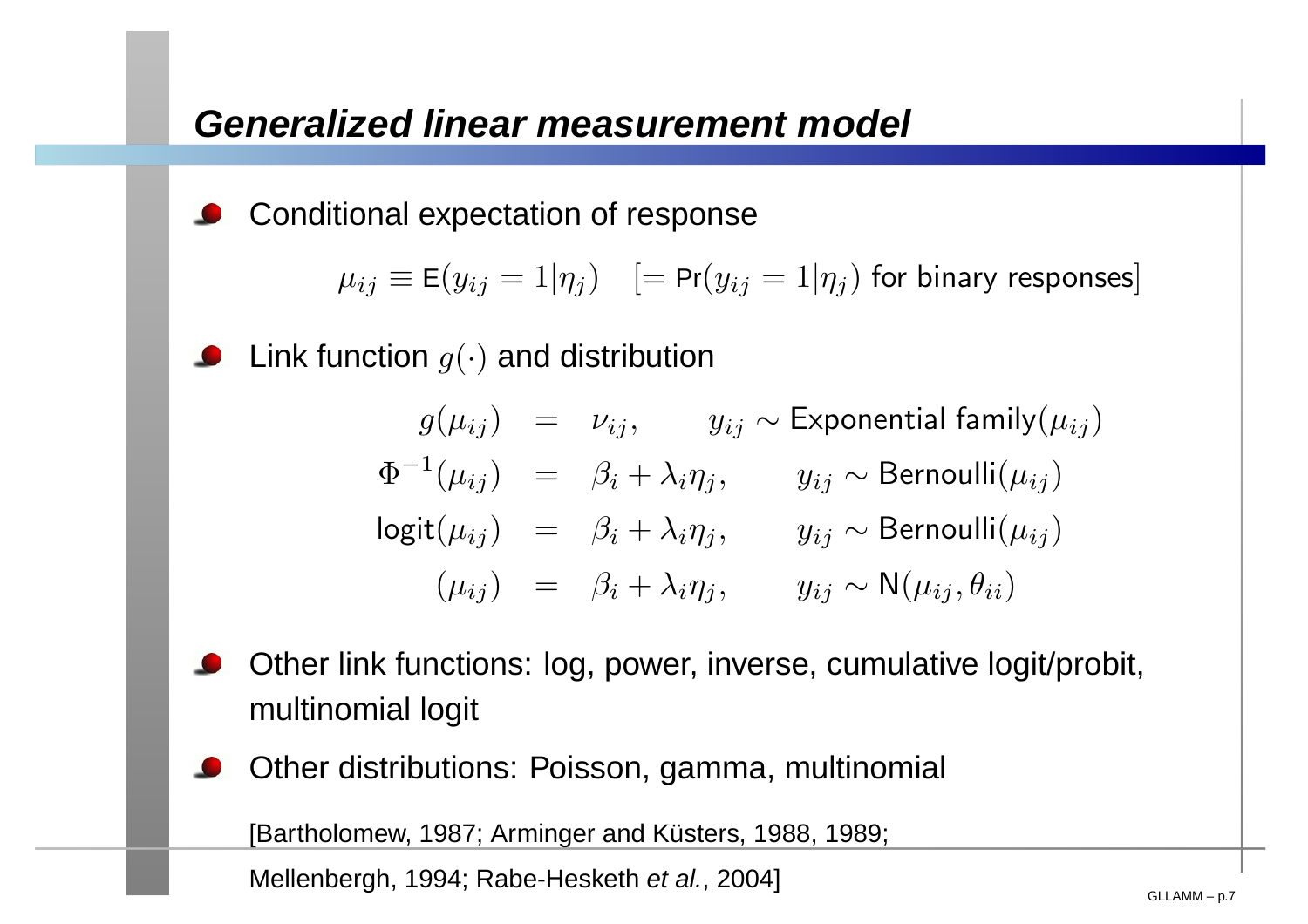# **Path diagram of measurement model**

Same diagram regardless of response model



- frame indicates 'level' at whichvariables vary
	- $\bigcirc$  encloses latent variables
	- surrounds observed var.
	- $\longrightarrow$  is regression
- $\rightarrow$  is residual variability:<br>edditive and Peissen ver additive  $\epsilon_{ij}$ , Poisson variability, etc.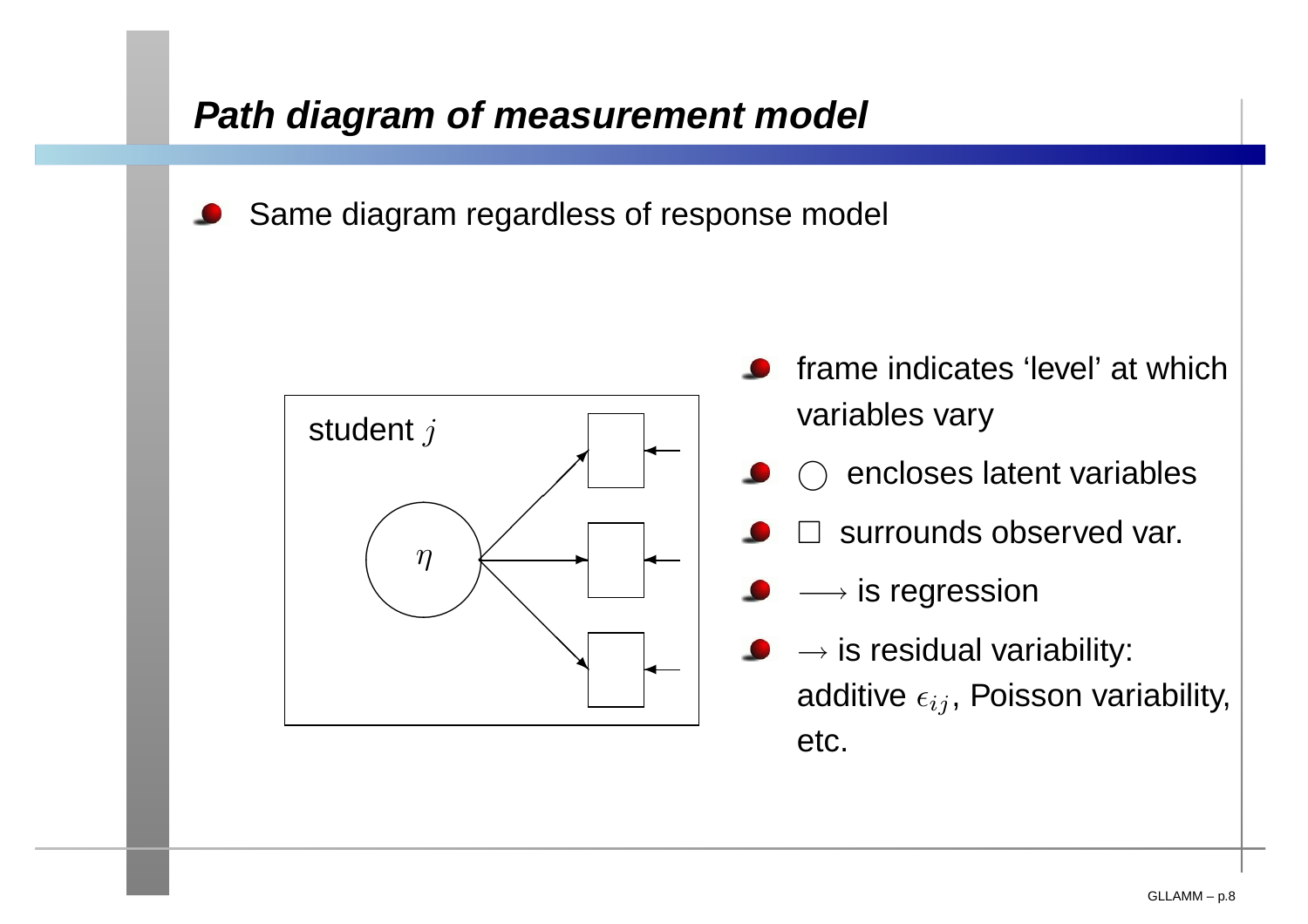# **Unifying measurement models**

# **and multilevel regression models**

- One-parameter IRT model is <sup>a</sup> logistic random intercept model with
	- Items as level-1 units and persons as level-2 units
	- Ability as random intercept
	- Difficulties as regression coefficients of dummy variables for items
- Random-coefficient growth curve model is <sup>a</sup> two-factor model withfixed factor loadings
- However:
	- Cannot have factor loadings (or discrimination parameters) inmultilevel models
	- Cannot have random coefficients of unbalanced covariates inmeasurement models
- Generalized Linear Latent and Mixed Models (GLLAMMs) overcomethese limitations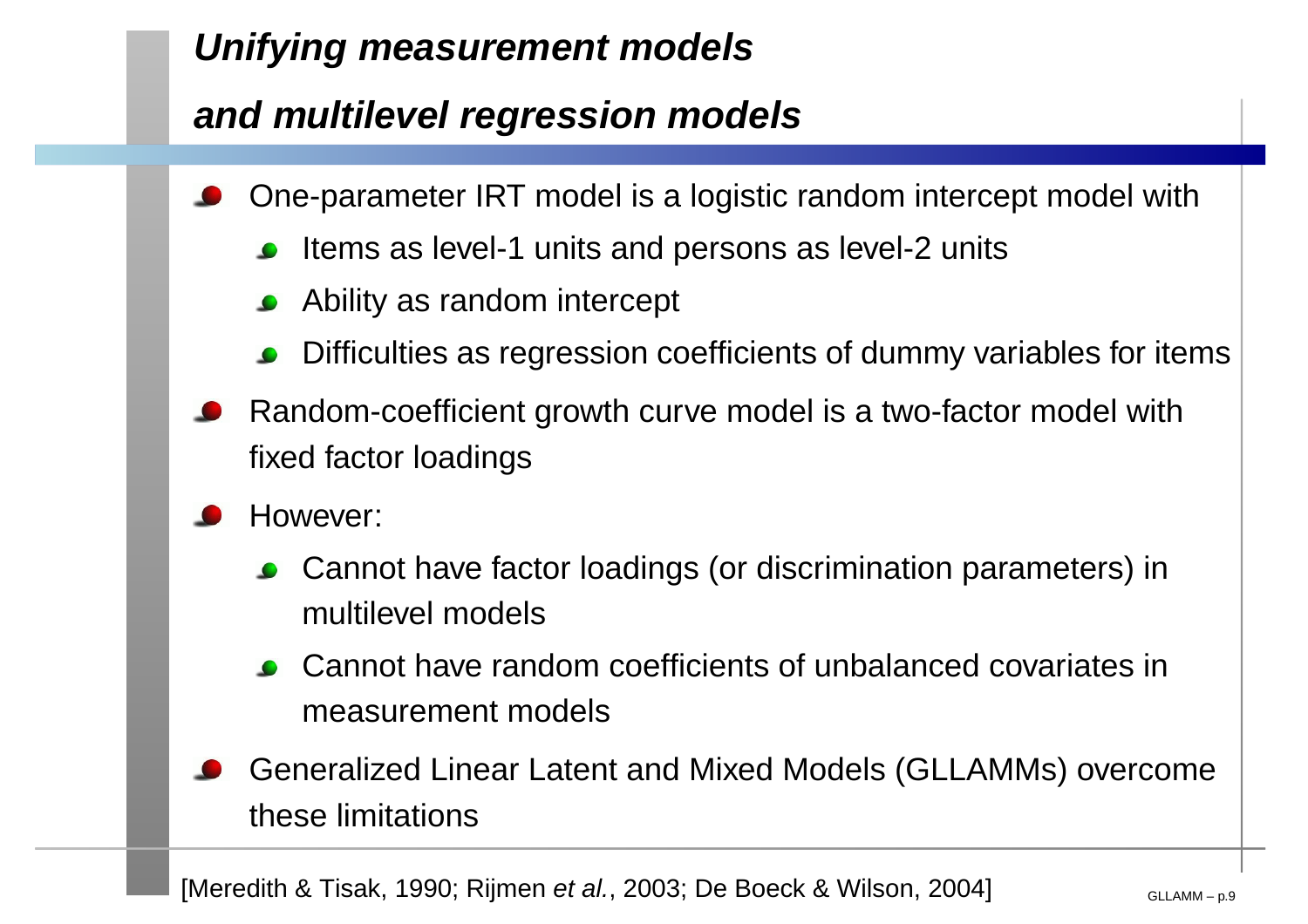# **GLLAMM response model:**

# **Unifying measurement and multilevel models**

Units  $i$  (level 1) nested in clusters  $j$  (level 2), etc. up to level  $L$  $\bullet$ 

$$
\boldsymbol{\nu}~=~\mathbf{X}\boldsymbol{\beta}+\sum_{l=2}^{L}\sum_{m=1}^{M_l}\eta_m^{(l)}\mathbf{Z}_m^{(l)}\boldsymbol{\lambda}_m^{(l)}
$$

Measurement model:

$$
\begin{bmatrix}\nu_{1j} \\
\nu_{2j} \\
\nu_{3j}\n\end{bmatrix} = \underbrace{\begin{bmatrix} 1 & 0 & 0 \\ 0 & 1 & 0 \\ 0 & 0 & 1 \end{bmatrix}}_{\mathbf{X}_j} \underbrace{\begin{bmatrix} \beta_1 \\ \beta_2 \\ \beta_3 \end{bmatrix}}_{\mathbf{B}} + \eta_{1j}^{(2)} \underbrace{\begin{bmatrix} 1 & 0 & 0 \\ 0 & 1 & 0 \\ 0 & 0 & 1 \end{bmatrix}}_{\mathbf{Z}_{1j}^{(2)}} \underbrace{\begin{bmatrix} \lambda_1 \\ \lambda_2 \\ \lambda_3 \end{bmatrix}}_{\mathbf{Z}_{1j}^{(2)}} = \underbrace{\begin{bmatrix} \beta_1 + \eta_{1j}^{(2)} \lambda_1 \\ \beta_2 + \eta_{1j}^{(2)} \lambda_2 \\ \beta_3 + \eta_{1j}^{(2)} \lambda_3 \end{bmatrix}}_{\mathbf{Z}_{1j}^{(2)}}\n\end{bmatrix}
$$

Multilevel regression model:

$$
\begin{bmatrix}\nu_{1j} \\
\nu_{2j} \\
\nu_{3j}\n\end{bmatrix} = \begin{bmatrix}\n1 & t_{1j} \\
1 & t_{2j} \\
1 & t_{3j}\n\end{bmatrix} \begin{bmatrix}\n\beta_1 \\
\beta_2\n\end{bmatrix} + \eta_{1j}^{(2)} \begin{bmatrix}\n1 \\
1 \\
1\n\end{bmatrix} + \eta_{1j}^{(2)} \begin{bmatrix}\nt_{1j} \\
t_{2j} \\
t_{3j}\n\end{bmatrix} = \begin{bmatrix}\n\beta_1 + \eta_{1j}^{(2)} + (\beta_2 + \eta_{2j}^{(2)})t_{1j} \\
\beta_1 + \eta_{1j}^{(2)} + (\beta_2 + \eta_{2j}^{(2)})t_{2j} \\
\beta_1 + \eta_{1j}^{(2)} + (\beta_2 + \eta_{2j}^{(2)})t_{3j}\n\end{bmatrix}
$$

 $[\mathsf{Rabe\text{-}Hes}$ keth *et al.*, 2004] Superintensity of the set of the set of the set of the set of the set of the set of the set of the set of the set of the set of the set of the set of the set of the set of the set of th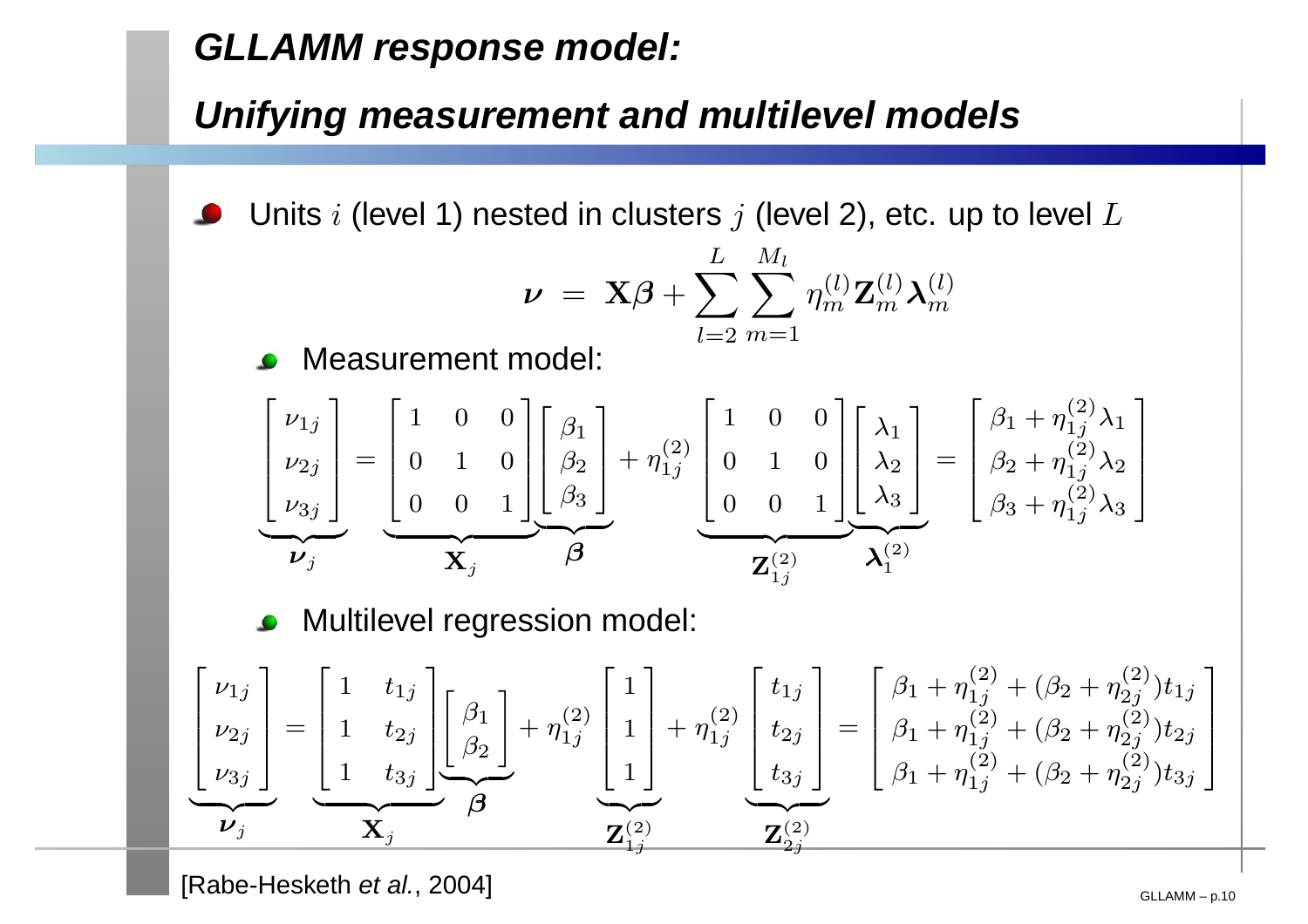$$
\eta = B\eta + \Gamma w + \zeta
$$

- $\boldsymbol{\eta}$  is the vector of all latent variables
- B is <sup>a</sup> an upper triangular matrix of regression coefficients
- $\Gamma$  is a matrix of regression coefficients
- w is a vector of observed covariates
- $\zeta$  is a vector of disturbances

$$
\eta = (\eta_1^{(2)}, \eta_2^{(2)}, \dots, \eta_{M_2}^{(2)}, \dots, \eta_1^{(l)}, \dots, \eta_{M_l}^{(l)}, \dots, \eta_{M_L}^{(L)})
$$
\n
$$
\zeta = (\zeta_1^{(2)}, \zeta_2^{(2)}, \dots, \zeta_{M_2}^{(2)}, \dots, \zeta_1^{(l)}, \dots, \zeta_{M_l}^{(l)}, \dots, \zeta_{M_L}^{(L)})
$$

Multilevel version of [Muthén, <sup>1984</sup>] (will be used later)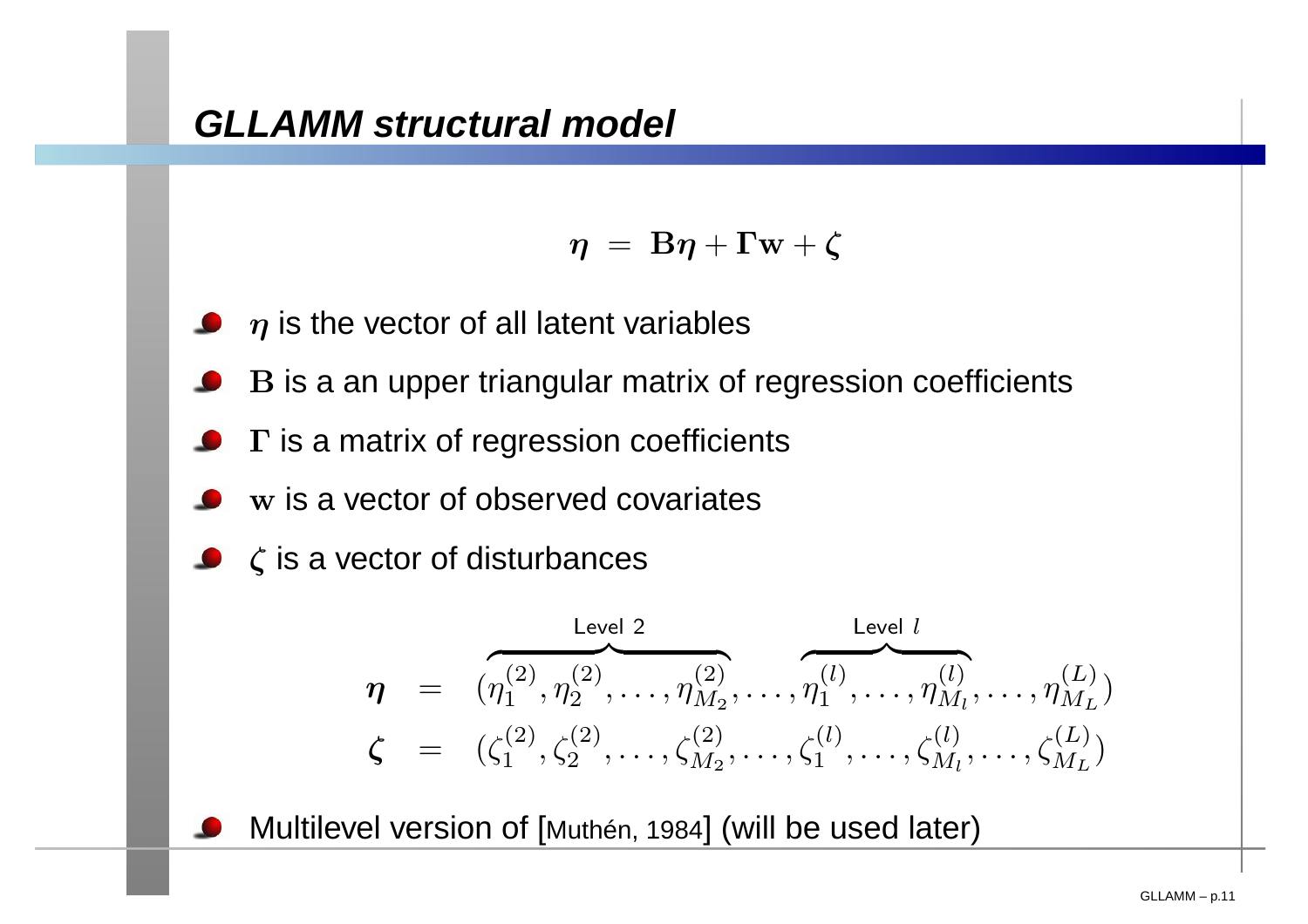# **U.S. sample of PISA 2000 data**

Three-level data: (ignore PSUs here)



#### Student-level covariates

- [Female]: Student is female (dummy)
- [ISEI]: International socioeconomic index
- [Highschool]: Highest education level by either parent is high school (dummy)
- [College]: Highest education level by either parent is college (dummy)
- [English]: Test language (English) spoken at home (dummy)
- School-level covariate
	- [MnISEI]: School mean ISEI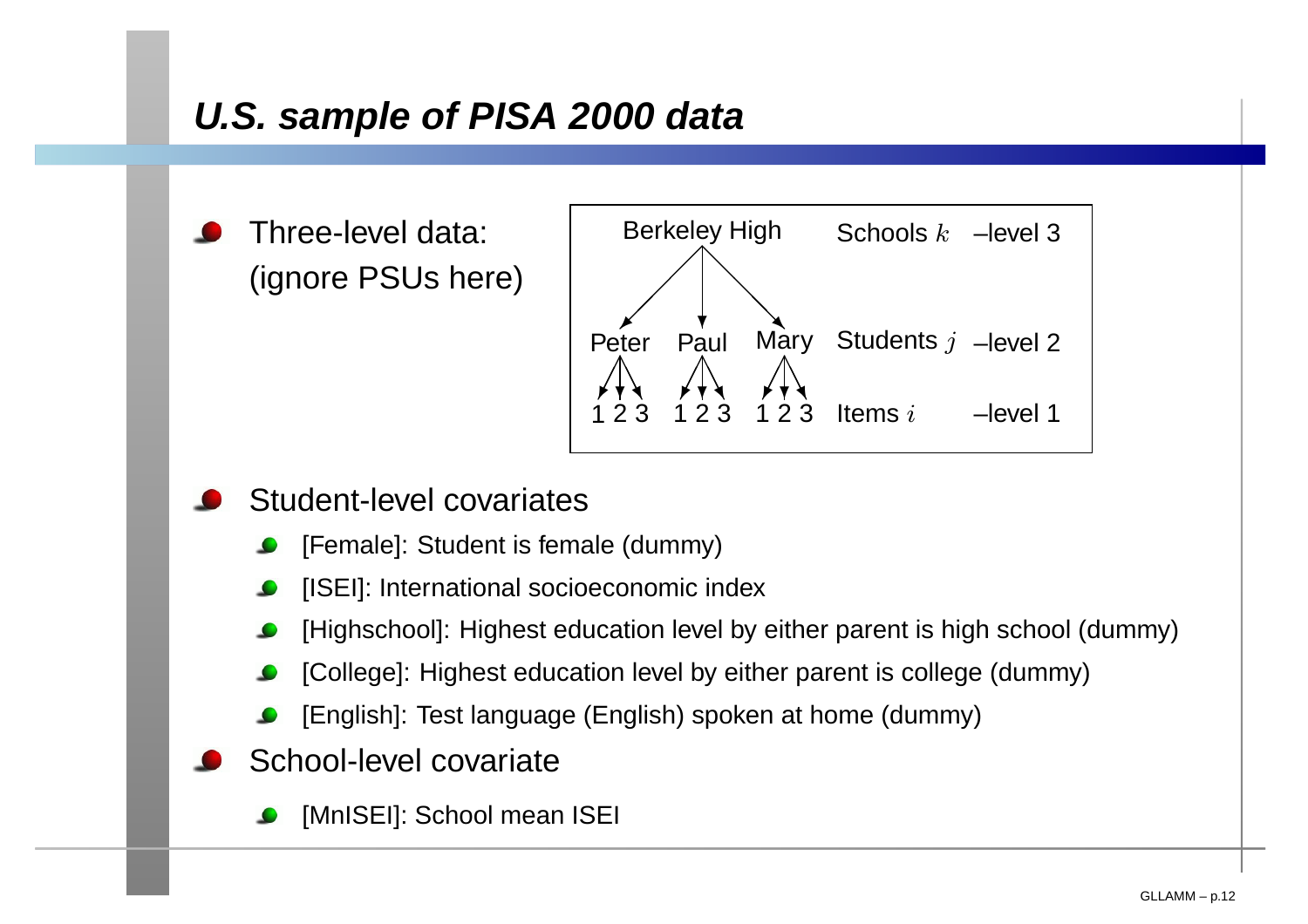### **From measurement model to multilevel MIMIC model**

Measurement model

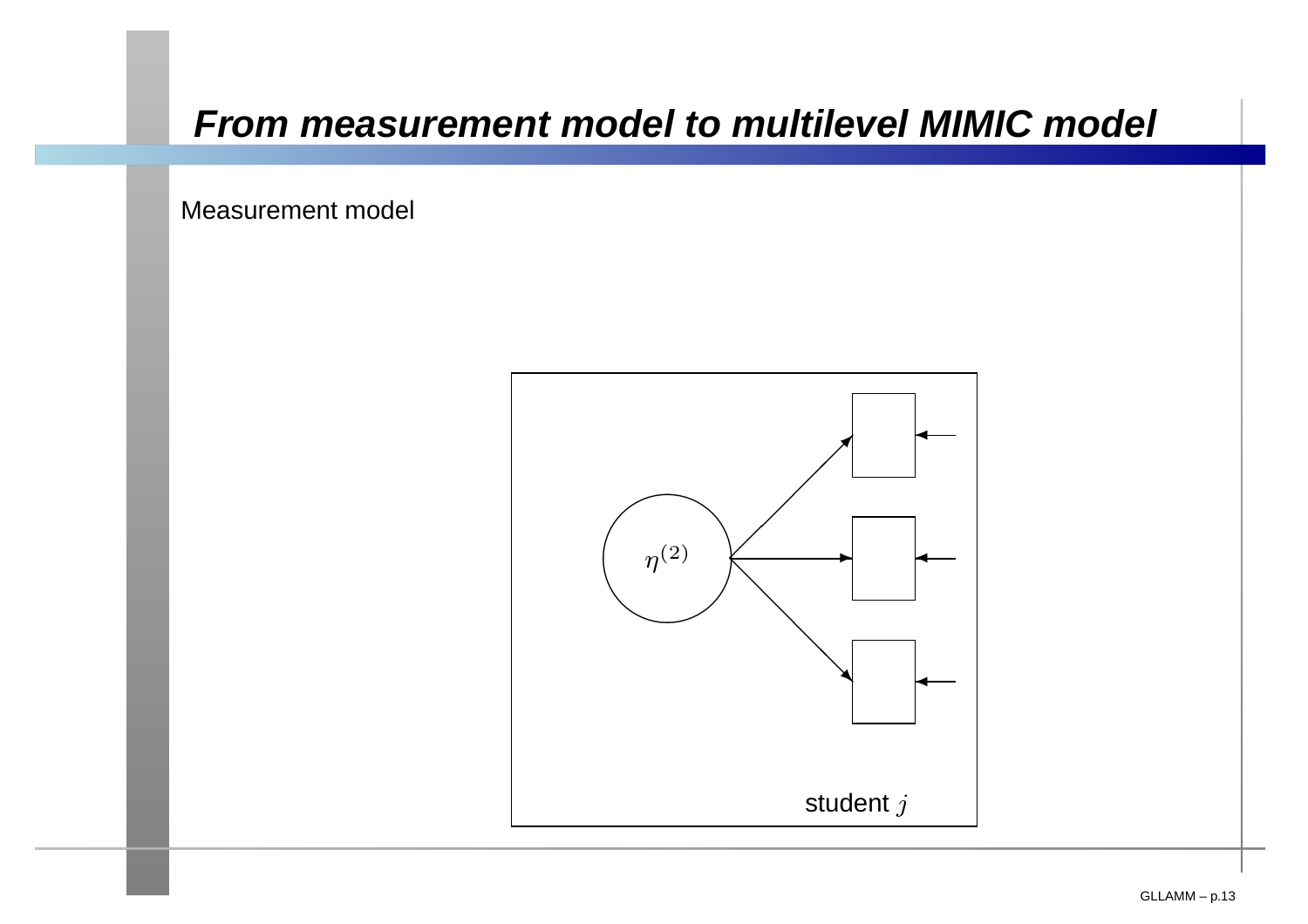### **From measurement model to multilevel MIMIC model**

Multiple Indicator Multiple Cause (MIMIC) model  $\equiv$  IRT with latent regression

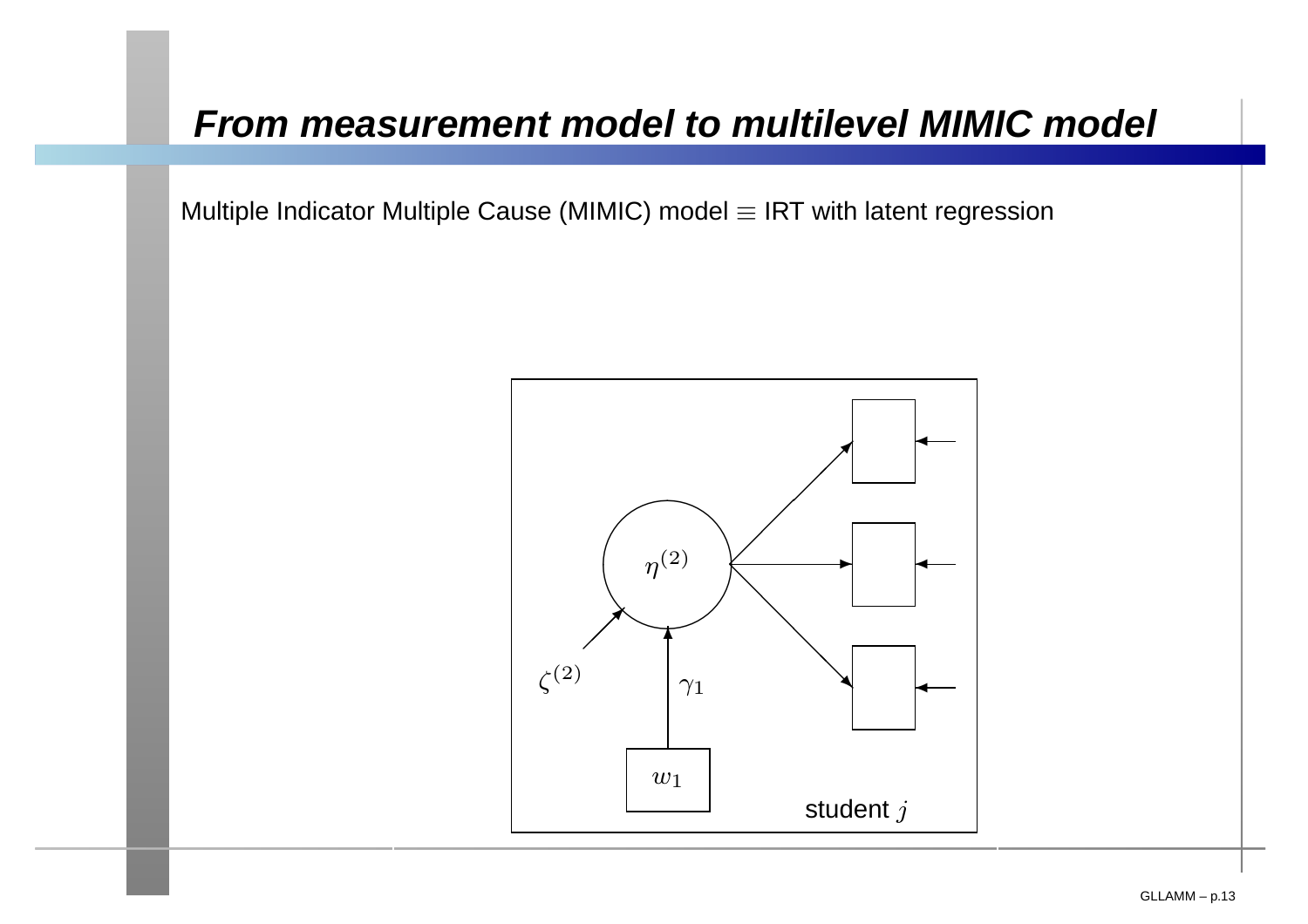### **From measurement model to multilevel MIMIC model**

Multilevel MIMIC model  $\equiv$  IRT with multilevel latent regression

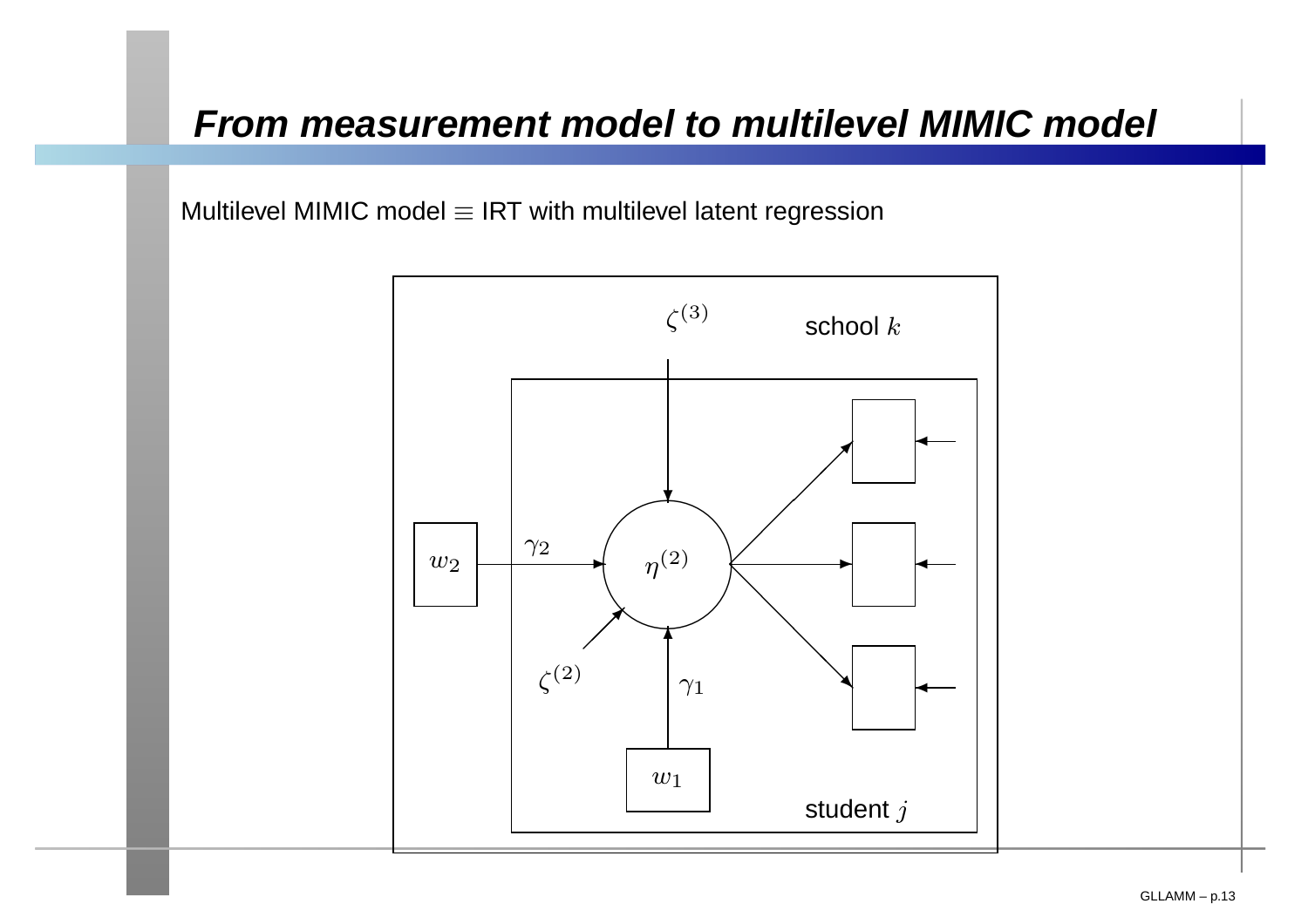#### **Response model:**

Two-parameter logistic item response model for item  $i$   $(i\!=\! 1,\ldots, 7)$ :

$$
\nu_{ijk} = \beta_i + \lambda_i \eta_{jk}^{(2)}
$$

### **Structural model:**

Two-level linear random intercept model for latent ability of student  $j$ in school  $k\mathrm{:}$ 

$$
\eta_{jk}^{(2)} \ = \ \mathbf{w}_{1jk}'\boldsymbol{\gamma}_1 + \mathbf{w}_{2k}'\boldsymbol{\gamma}_2 + \zeta_{jk}^{(2)} + \zeta_k^{(3)}
$$

Disturbances at levels 2 (students  $j$ ) and 3 (schools  $k$ )

$$
\zeta_{jk}^{(2)} \sim \mathcal{N}(0, \psi^{(2)})
$$

$$
\zeta_k^{(3)} \sim \mathcal{N}(0, \psi^{(3)})
$$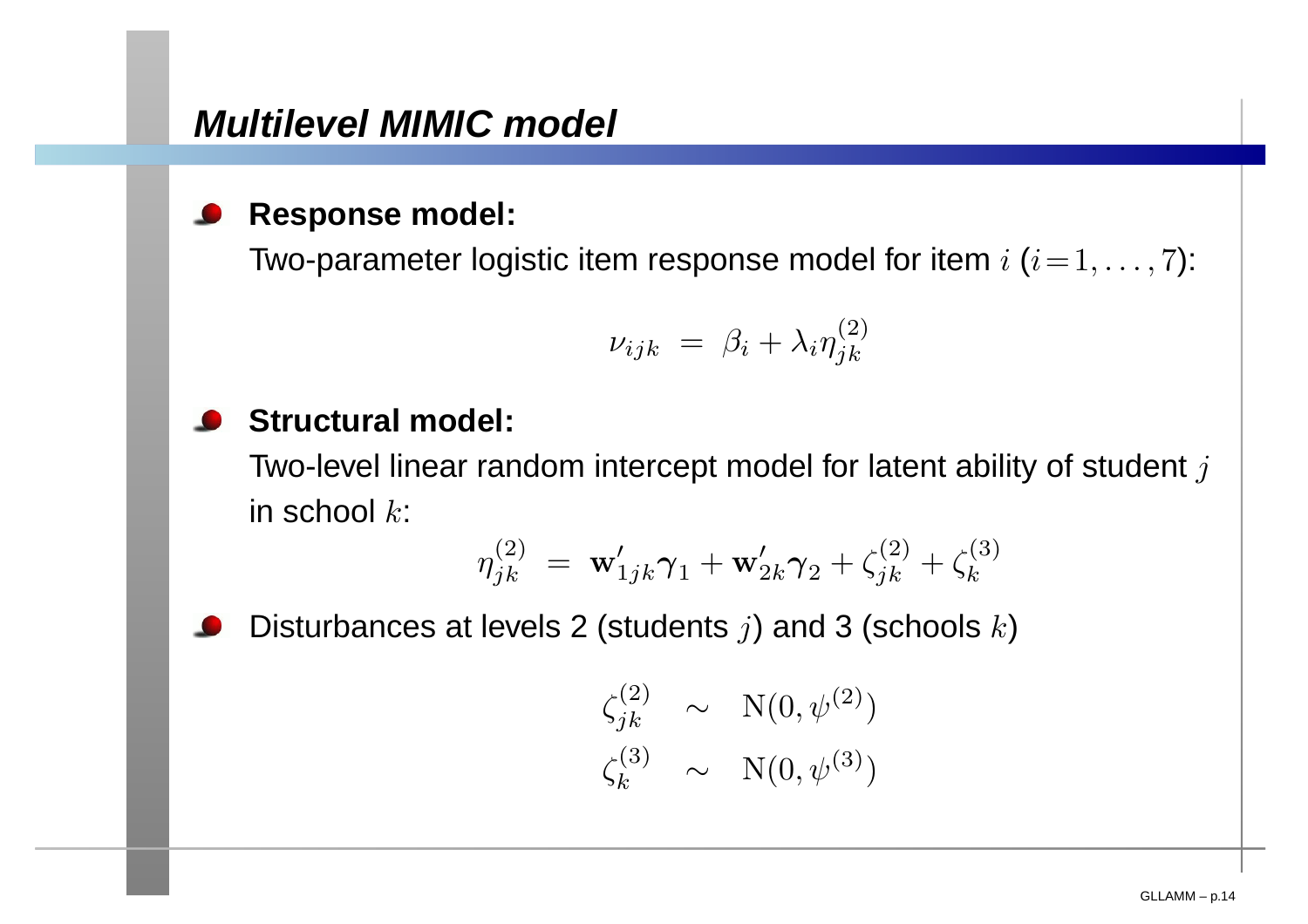# **Maximum likelihood estimation**

# **using adaptive quadrature**

## Likelihood

$$
\prod_{k=1}^{n^{(3)}} \int \left\{ \prod_{j=1}^{n_k^{(2)}} \int \left[ \prod_{i=1}^{n_{jk}^{(1)}} f(y_{ijk} | \zeta_{jk}^{(2)}, \zeta_k^{(3)}) \right] \varphi(\zeta_{jk}^{(2)}) d\zeta_{jk}^{(2)} \right\} \varphi(\zeta_k^{(3)}) d\zeta_k^{(3)}
$$

- Integrals evaluated by adaptive quadrature
	- Ordinary quadrature: Random effects distribution is 'kernel' replaced by discrete distribution
	- Adaptive quadrature: Normal distribution approximating theintegrand is 'kernel': Need cluster-specific means and standarddeviations, similar to importance sampling
- Likelihood maximized by Newton-Raphson
- Implemented in Stata program gllamm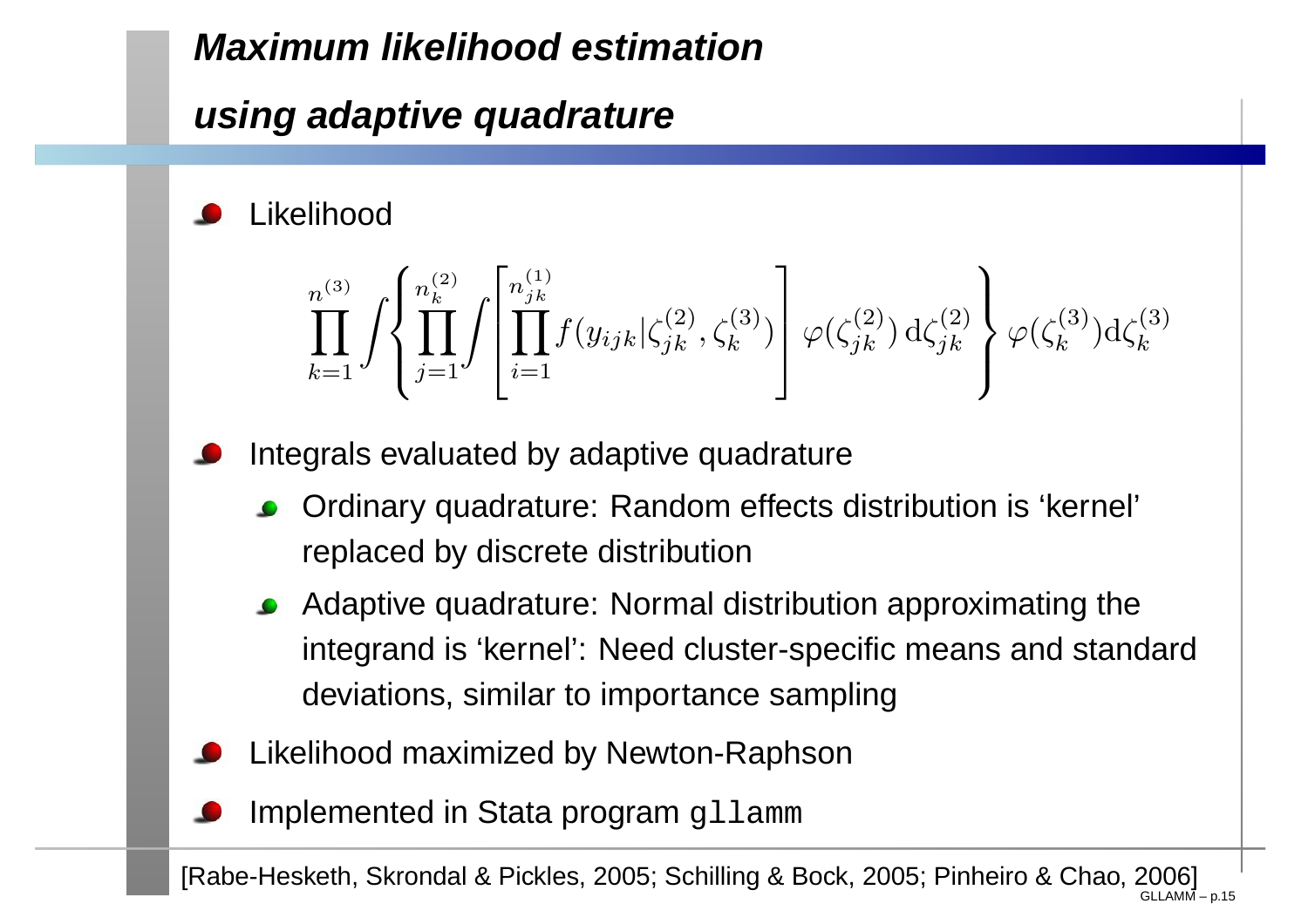# **Taking into account PSUs and survey weights**

#### Three-stage survey

- Stage <sup>1</sup> (Primary sampling units): Geographic areas
- Stage 2: Schools  $k$  sampled with probabilities  $\pi_k$ ,  $w_k$  $_k = 1/\pi$  $\boldsymbol{k}$
- Stage 3: Students  $j$  sampled with probabilities  $\pi_{j|k}$ ,  $w_{j|k} = 1/\pi_{j|k}$ Log likelihood for three-level model

$$
\sum_{k=1}^{n^{(3)}} \log \left\{ \exp \left\{ \sum_{j=1}^{n_k^{(2)}} \log \left\{ \exp \left[ \sum_{i=1}^{n_j^{(1)}} \log f(y_{ijk} | \zeta_{jk}^{(2)}, \zeta_k^{(3)}) \right] \varphi(\zeta_{jk}^{(2)}) d\zeta_{jk}^{(2)} \right\} \varphi(\zeta_k^{(3)}) d\zeta_k^{(3)} \right\}
$$

Log pseudolikelihood for three-level model

$$
\sum_{k=1}^{n^{(3)}} w_k \log \left\{ \exp \left\{ \sum_{j=1}^{n_k^{(2)}} w_{jk} \log \left\{ \exp \left[ \sum_{i=1}^{n_{jk}^{(1)}} \log f(y_{ijk} | \zeta_{jk}^{(2)}, \zeta_k^{(3)}) \right] \varphi(\zeta_{jk}^{(2)}) d\zeta_{jk}^{(2)} \right\} \varphi(\zeta_k^{(3)}) d\zeta_k^{(3)} \right\}
$$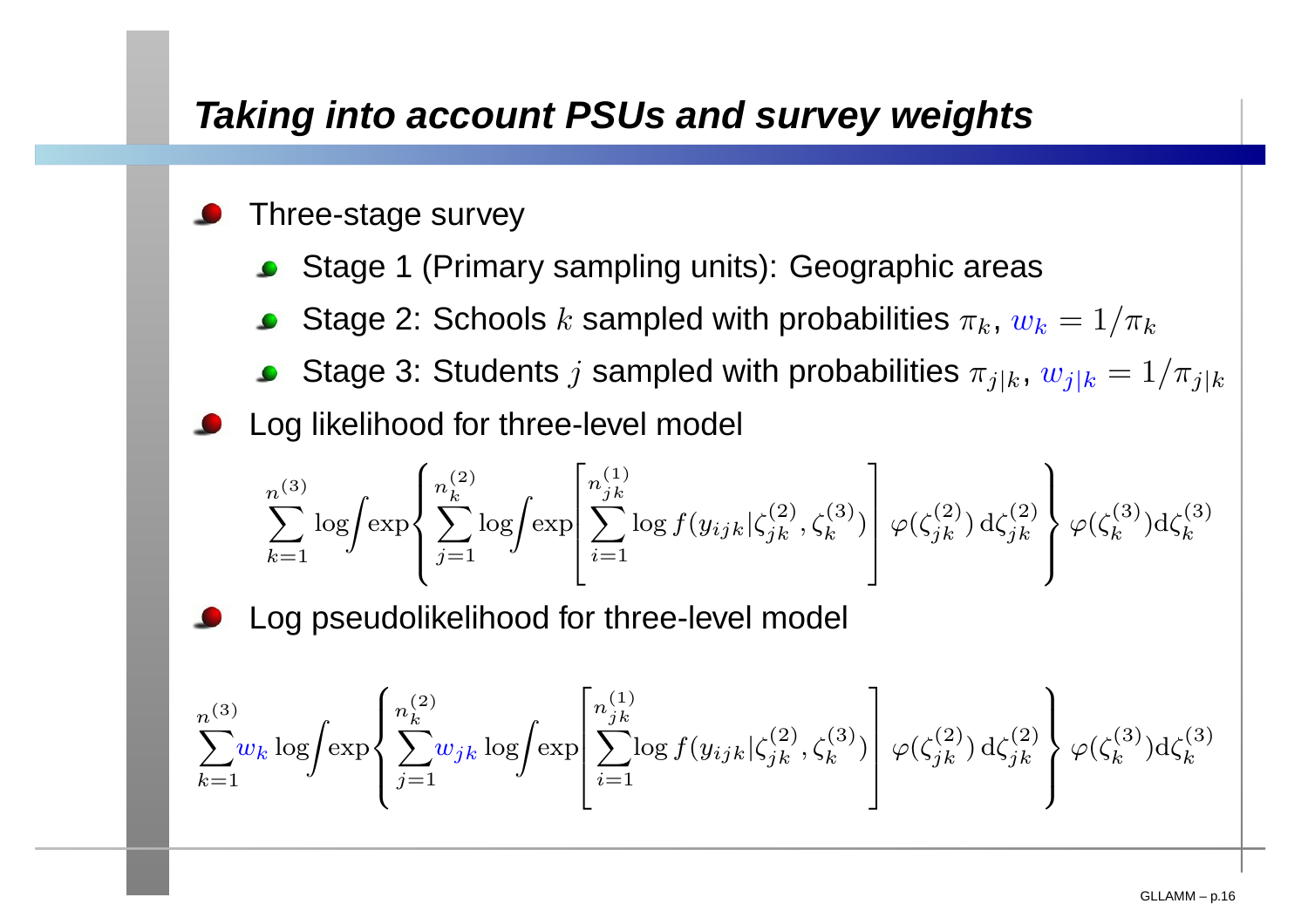# **Taking into account PSUs and survey weights (cont'd)**

- Conventional standard errors not appropriate with sampling weights
- **Sandwich estimator** of standard errors (Taylor linearization)

$$
\widehat{\mathrm{Cov}}(\widehat{\boldsymbol{\vartheta}})\ =\ \widehat{\mathcal{I}}^{-1}\widehat{\mathcal{J}}\widehat{\mathcal{I}}^{-1}
$$

- $\mathcal{J}$ : Expectation of outer product of gradients, approximated using PSU contributions to gradients
- $I:$  Expected information, approximated by observed information
- Sandwich estimator accounts for
	- **Sampling weights**
	- Clustering at levels 'above' highest level of multilevel model
	- Stratification at stage <sup>1</sup>
- Adaptive quadrature, pseudolikelihood, and sandwich estimatorimplemented in gllamm

[Rabe-Hesketh & Skrondal, 2006] [Cabe-Hesketh & Skrondal, 2006]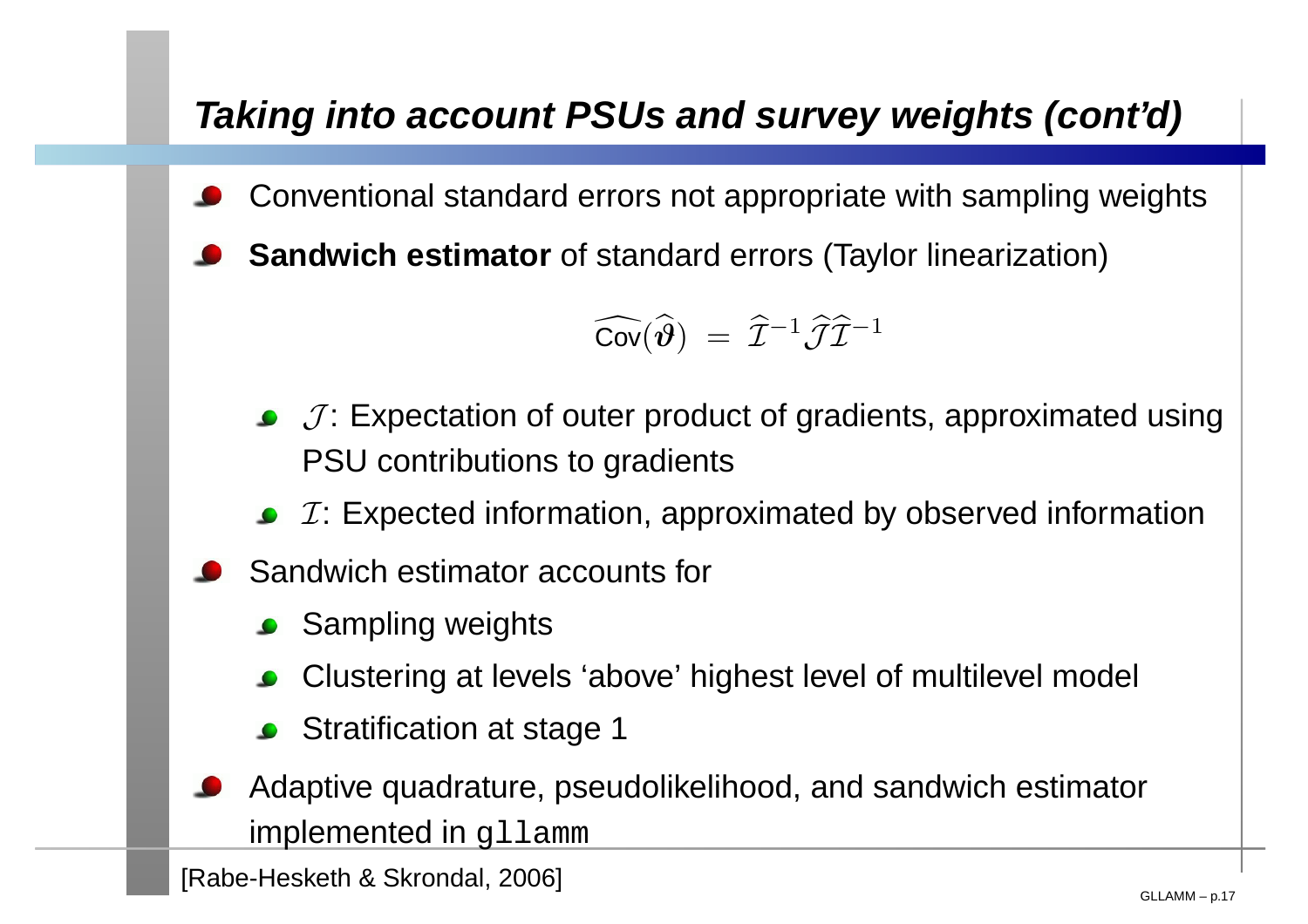# **Estimates for multilevel MIMIC model:**

### **Structural model**

|                                                        | Unweighted<br>Maximum likelihood |         | Weighted<br>Pseudo maximum likelihood |          |                    |  |  |  |
|--------------------------------------------------------|----------------------------------|---------|---------------------------------------|----------|--------------------|--|--|--|
| Parameter                                              | Est                              | (SE)    | Est                                   | $(SE_R)$ | $(SE_R^{\rm PSU})$ |  |  |  |
| $\gamma_1$ : [Female]                                  | 0.146                            | (0.122) | 0.107                                 | (0.201)  | (0.241)            |  |  |  |
| $\gamma_2$ : [ISEI]                                    | 0.012                            | (0.004) | 0.021                                 | (0.008)  | (0.007)            |  |  |  |
| $\gamma_3$ : [Highschool]                              | 0.138                            | (0.249) | 0.056                                 | (0.472)  | (0.357)            |  |  |  |
| $\gamma_4$ : [College]                                 | 0.411                            | (0.263) | 0.101                                 | (0.449)  | (0.413)            |  |  |  |
| $\gamma_5$ : [English]                                 | 0.555                            | (0.227) | 0.568                                 | (0.230)  | (0.252)            |  |  |  |
| $\gamma_6$ : [MnISEI]                                  | 0.039                            | (0.012) | 0.020                                 | (0.014)  | (0.016)            |  |  |  |
| $\psi^{(2)}$                                           | 1.244                            | (0.642) | 1.201                                 | (0.835)  | (0.761)            |  |  |  |
| $\psi^{(3)}$                                           | 0.111                            | (0.136) | 0.051                                 | (0.129)  | (0.111)            |  |  |  |
| (ICC=0.14, not controlling for [MnISEI])<br>$ICC=0.08$ |                                  |         |                                       |          |                    |  |  |  |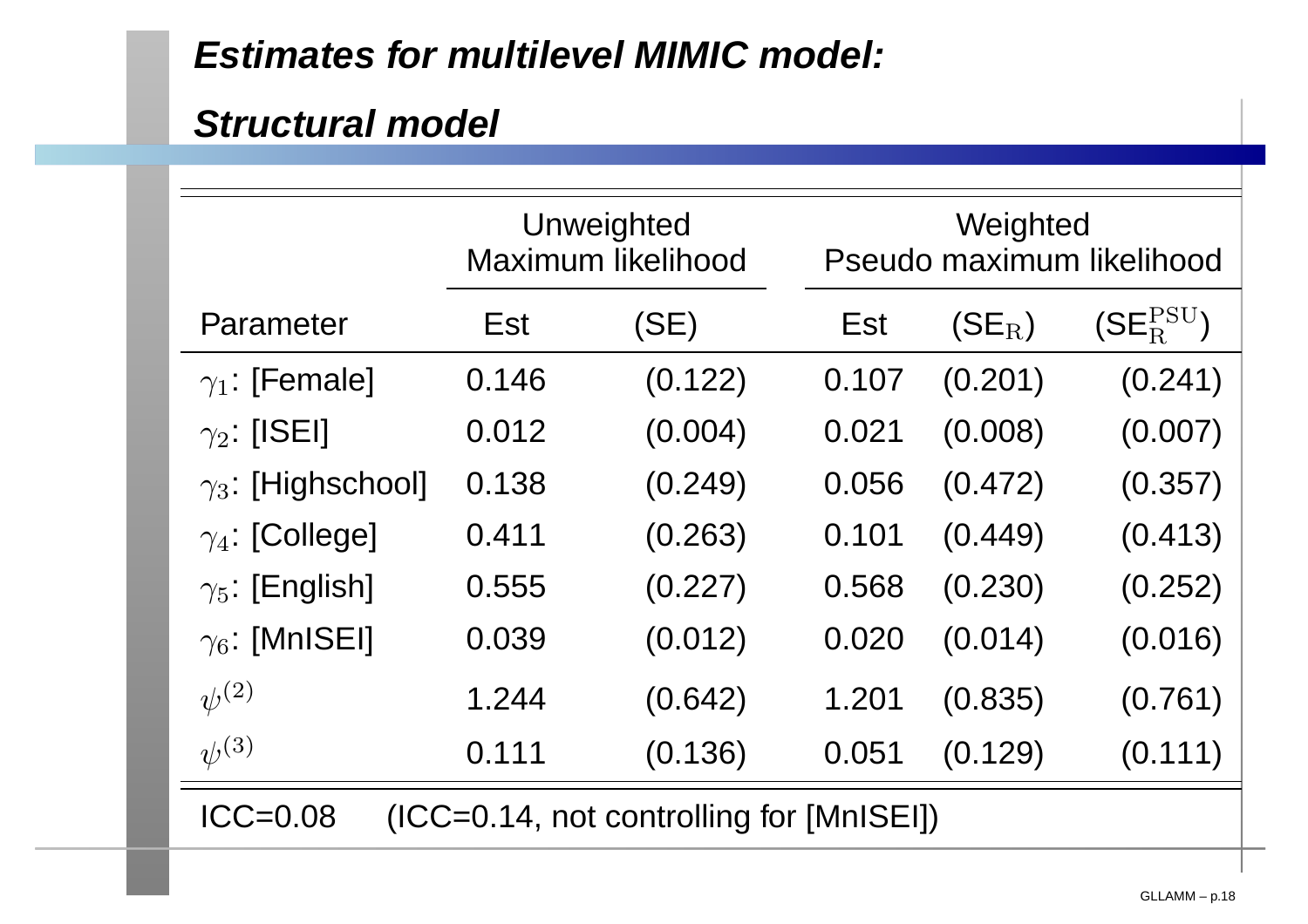# **Estimates for multilevel MIMIC model:**

### **Measurement model**

Item characteristic curves for two-parameter logistic model

$$
\Pr(y_{ijk} = 1 | \eta_{jk}^{(2)}) = \frac{\exp(\beta_i + \lambda_i \eta_{jk}^{(2)})}{1 + \exp(\beta_i + \lambda_i \eta_{jk}^{(2)})}
$$





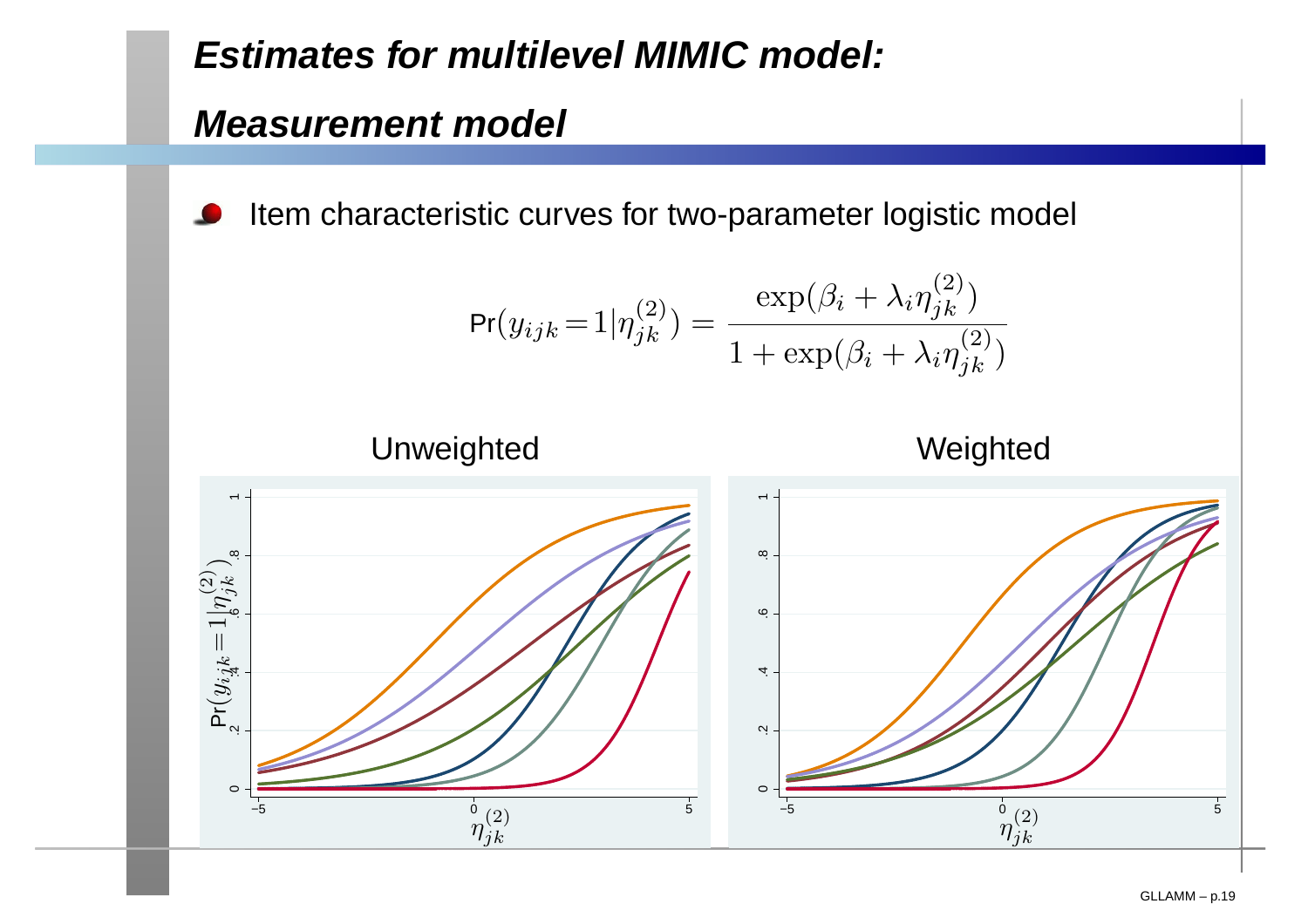## **GLLAMM specification of MIMIC structural model**

$$
\eta = B\eta + \Gamma w + \zeta
$$

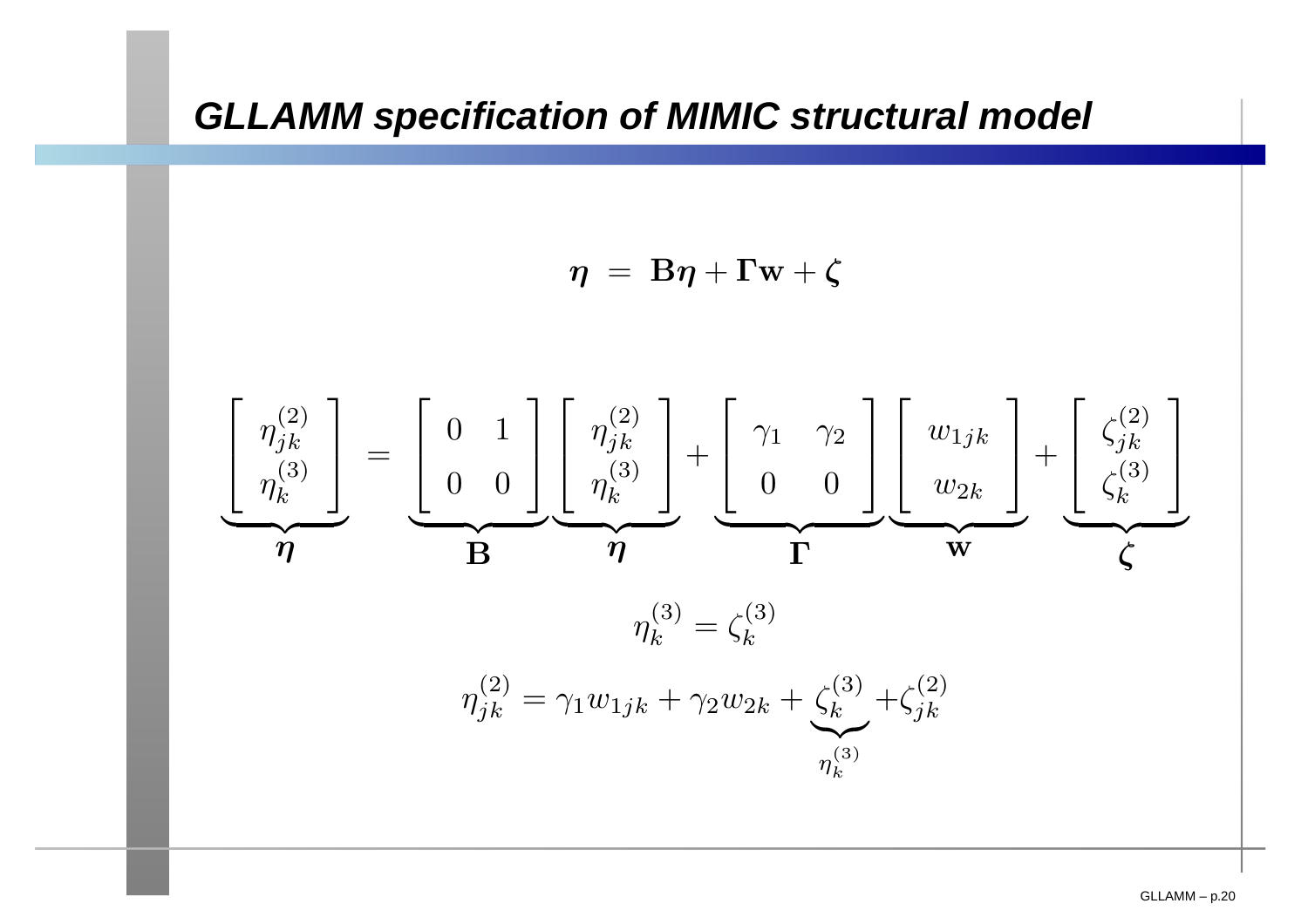# **Path diagram for GLLAMM formulation**

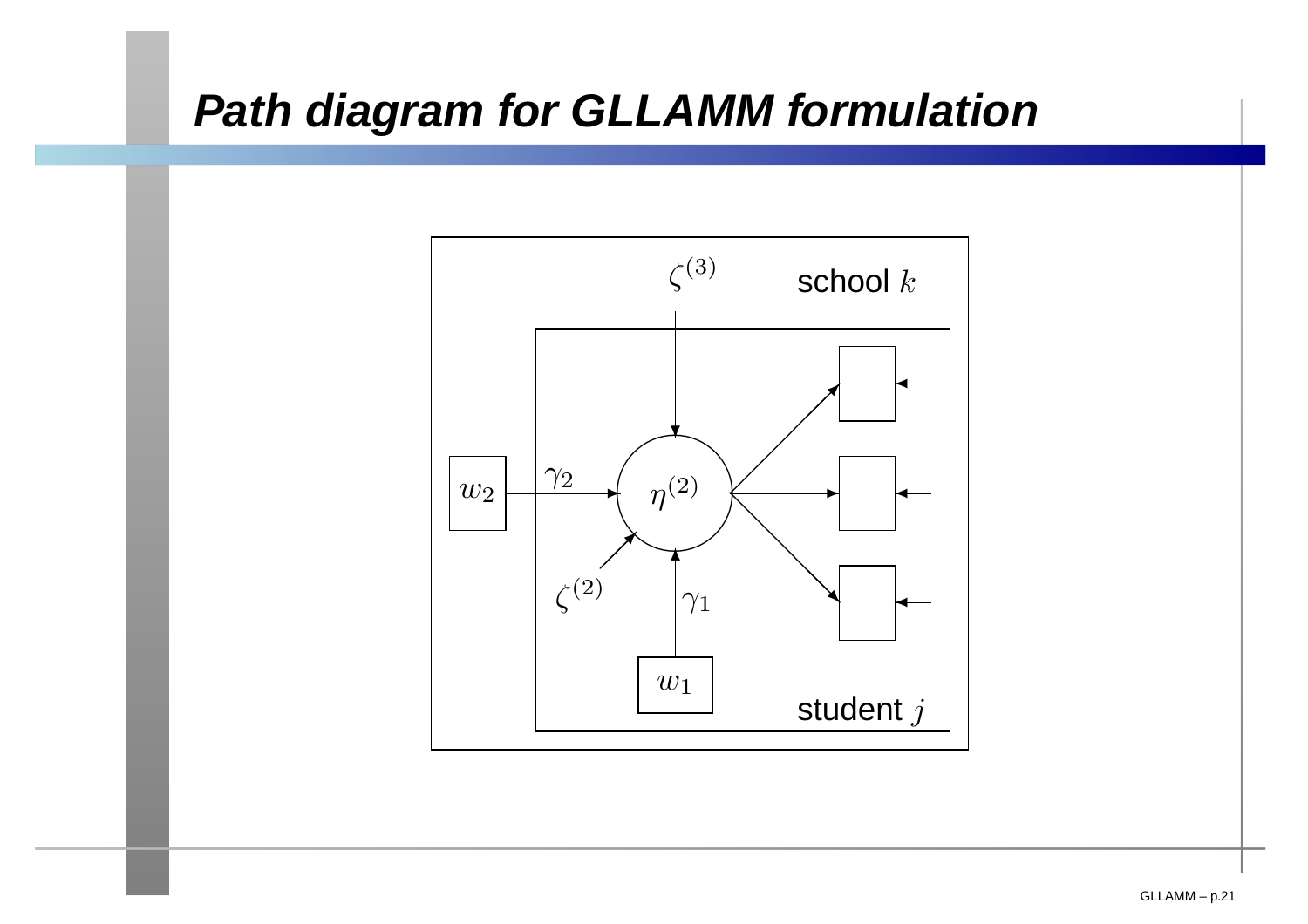# **PISA 2000 data: School-level itemsfor school-level latent covariate**

- Latent covariate: Teacher excellence
- Responses from school principal: ordinal items with three categories("satisfied", "somewhat satisfied" and "dissatisfied")
- Questions about teacher excellence:
	- 1. teacher expectations
	- 2. student-teacher relations
	- 3. teacher turnover
	- 4. teachers meeting individual students' needs
	- 5. teacher absenteeism
	- 6. teachers' strictness with students
	- 7. teacher morale
	- 8. teachers' enthusiasm
	- 9. teachers taking pride in the school
	- 10. teachers valuing academic achievement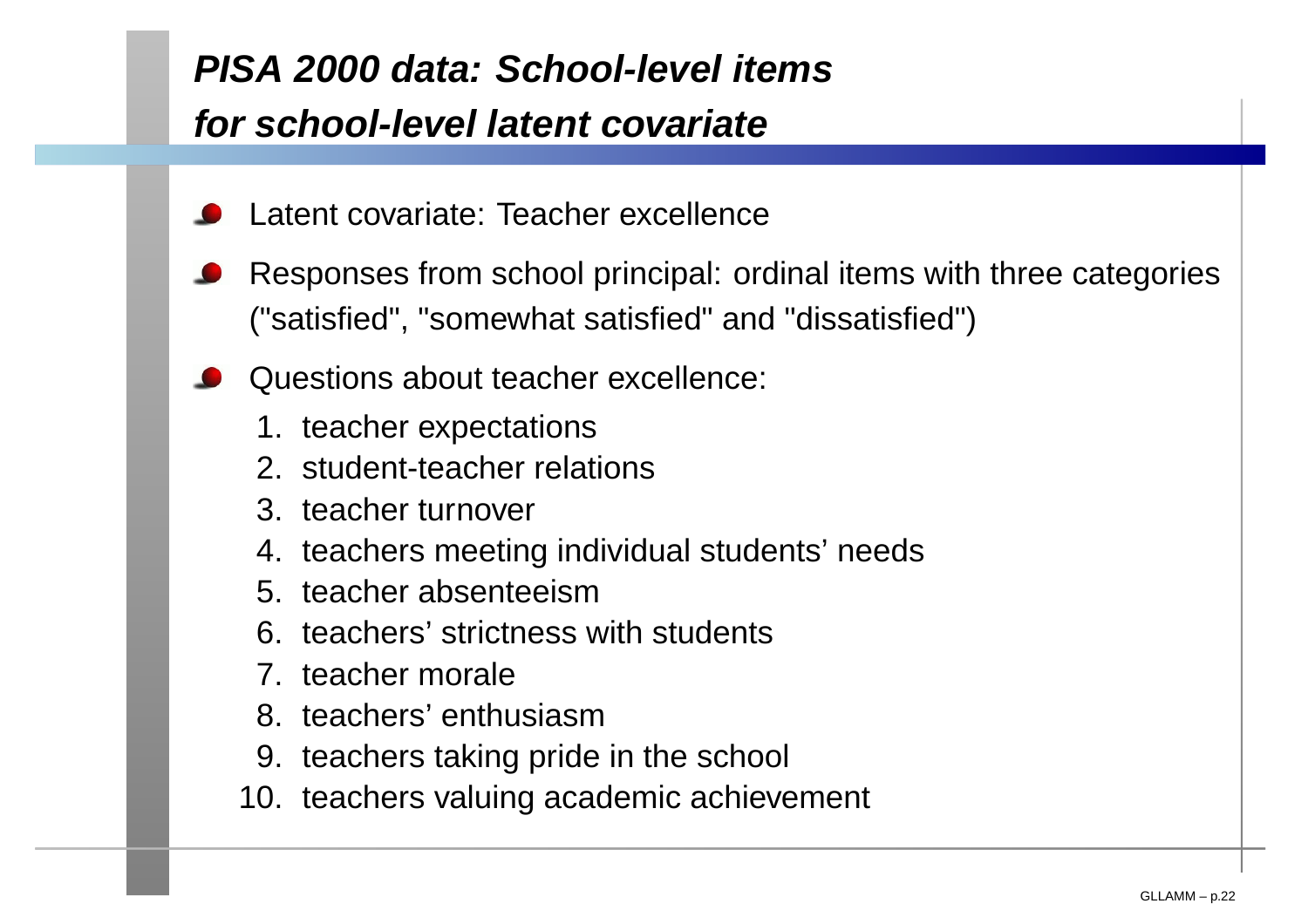# **Multilevel structural equation model**

### **with school-level items**

Latent student-level response variable  $\eta^{(2)}_{Rjk}$ Latent school-level covariate  $\eta^{(3)}_{Ck}$ 

$$
\eta_{Rjk}^{(2)} = b\eta_{Ck}^{(3)} + \gamma_1 w_{Rjk} + \gamma_2 w_{Cjk} + \zeta_{Rk}^{(3)} + \zeta_{Rjk}^{(2)}, \qquad \eta_{Ck}^{(3)} = \gamma_3 w_{Ck} + \zeta_{Ck}^{(3)}
$$

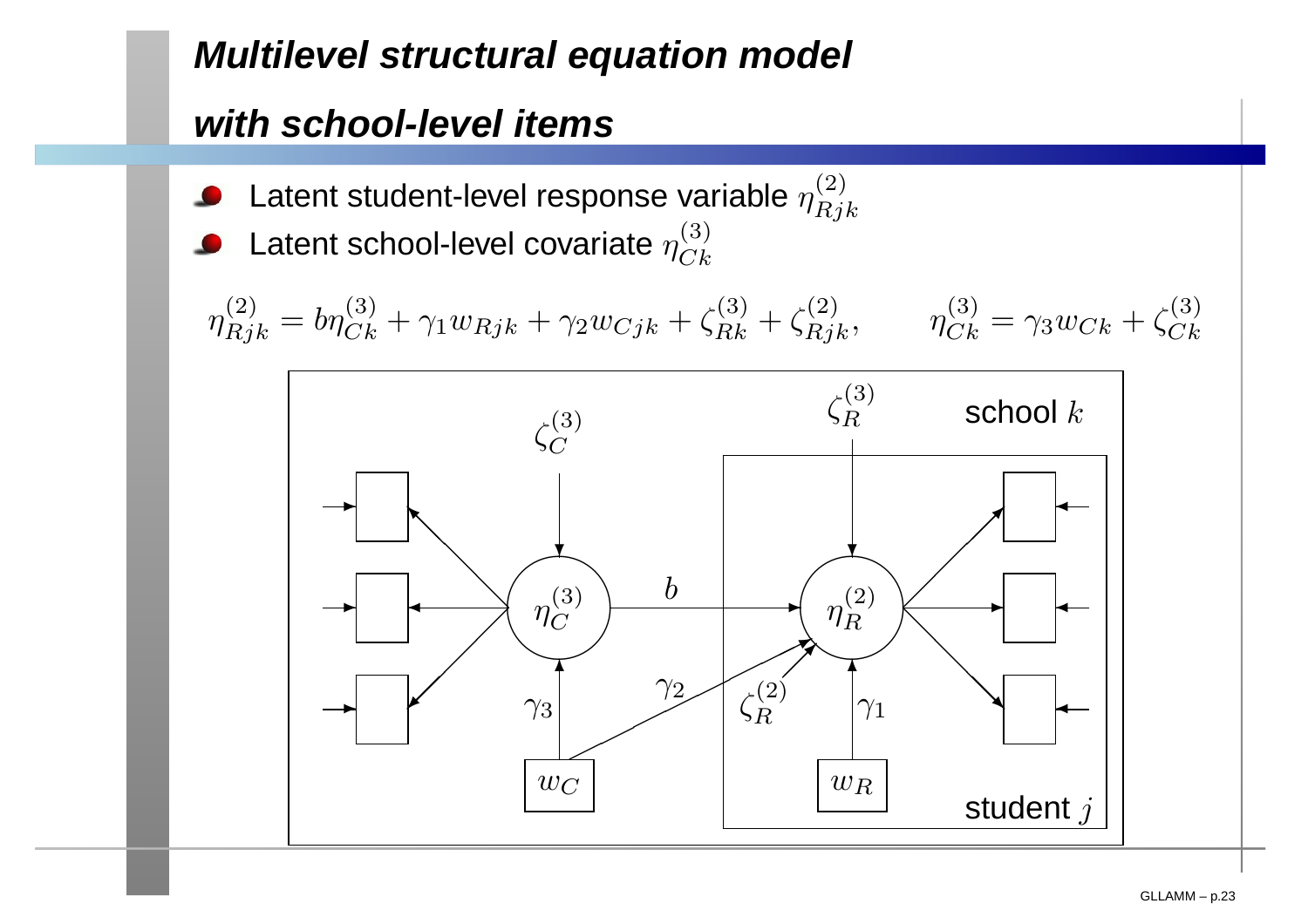# **Maximum likelihood estimates of structural model**

|                              | <b>MIMIC</b> |         |       | <b>SEM</b> |                                         |  |  |  |
|------------------------------|--------------|---------|-------|------------|-----------------------------------------|--|--|--|
| Parameter                    | Est          | (SE)    | Est   | $(SE_R)$   | $(\mathsf{SE}^\mathrm{PSU}_\mathrm{R})$ |  |  |  |
| Model for student ability    |              |         |       |            |                                         |  |  |  |
| b: [Teacher excellence]      |              |         | 0.109 | (0.058)    | (0.044)                                 |  |  |  |
| $\gamma_1$ : [Female]        | 0.146        | (0.122) | 0.148 | (0.120)    | (0.156)                                 |  |  |  |
| $\gamma_2$ : [ISEI]          | 0.012        | (0.004) | 0.012 | (0.004)    | (0.004)                                 |  |  |  |
| $\gamma_3$ : [Highschool]    | 0.138        | (0.249) | 0.133 | (0.246)    | (0.232)                                 |  |  |  |
| $\gamma_4$ : [College]       | 0.411        | (0.263) | 0.397 | (0.259)    | (0.238)                                 |  |  |  |
| $\gamma_5$ : [English]       | 0.555        | (0.227) | 0.541 | (0.224)    | (0.222)                                 |  |  |  |
| $\gamma_6$ : [MnISEI]        | 0.039        | (0.012) | 0.038 | (0.012)    | (0.014)                                 |  |  |  |
| $\psi^{(2)}_R$               | 1.244        | (0.642) | 1.233 | (0.521)    | (0.606)                                 |  |  |  |
| $\psi_R^{(3)}$               | 0.111        | (0.136) | 0.083 | (0.085)    | (0.121)                                 |  |  |  |
| Model for teacher excellence |              |         |       |            |                                         |  |  |  |
| $\gamma$ . [MnISEI]          |              |         | 0.006 | (0.020)    | (0.019)                                 |  |  |  |
| $\psi^{(3)}_C$               |              |         | 2.192 | (0.427)    | (0.432)                                 |  |  |  |

103 of the 146 schools had items on teacher excellence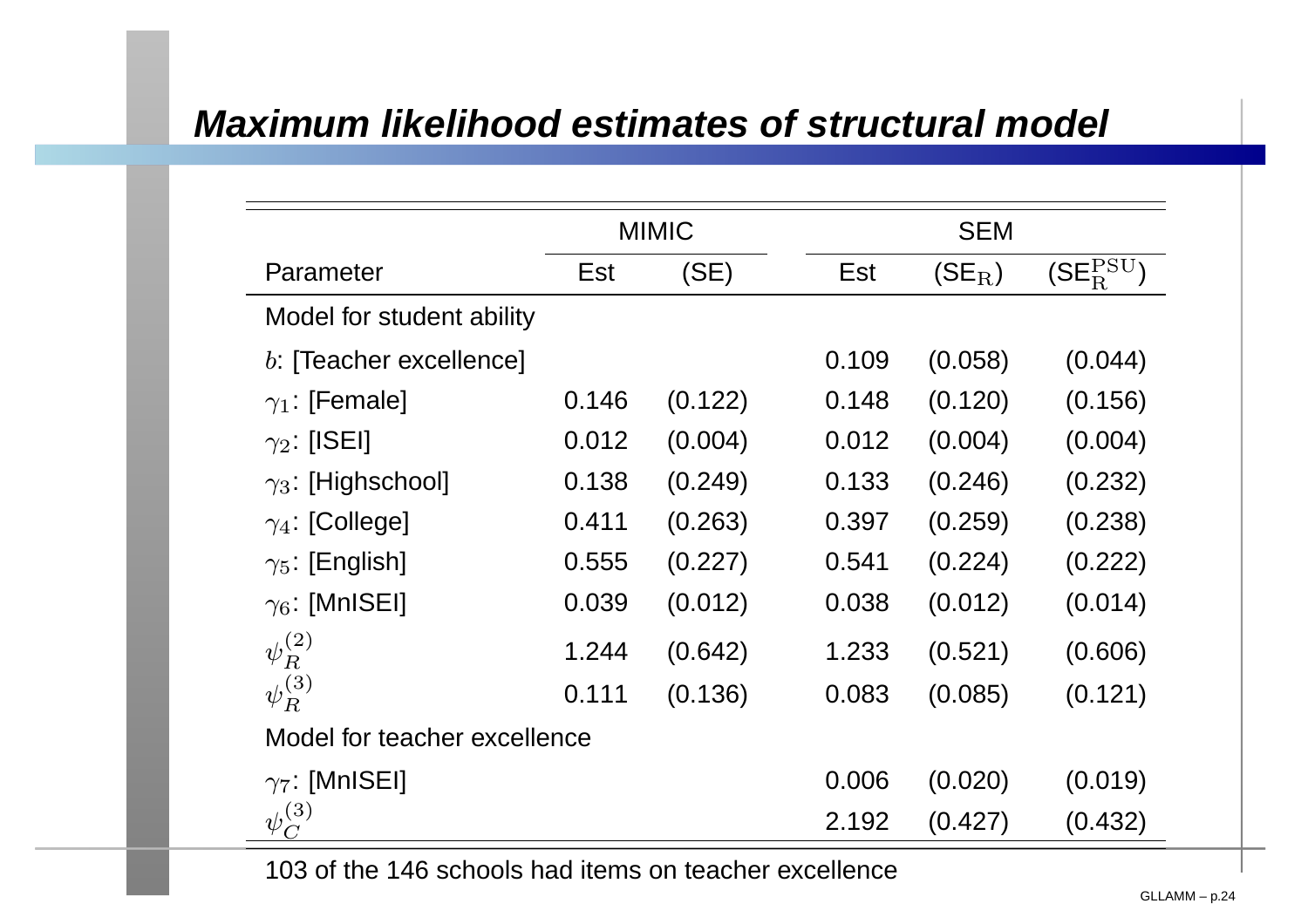# **Higher-level items in GLLAMM formulation**

GLLAMM response model

$$
\boldsymbol{\nu}~=~\mathbf{X}\boldsymbol{\beta}+\sum_{l=2}^{L}\sum_{m=1}^{M_l}\eta^{(l)}_m\mathbf{Z}_m^{(l)}\boldsymbol{\lambda}_m^{(l)}
$$

- $\nu$  is vector of linear predictors for responses at different levels
- Design matrices  $\mathbf{Z}_m^{(2)}$  $\binom{2}{m}$  assign factor loadings to student-level responses
- Design matrices  $\mathbf{Z}_m^{(3)}$  $\binom{3}{m}$  assign factor loadings to school-level responses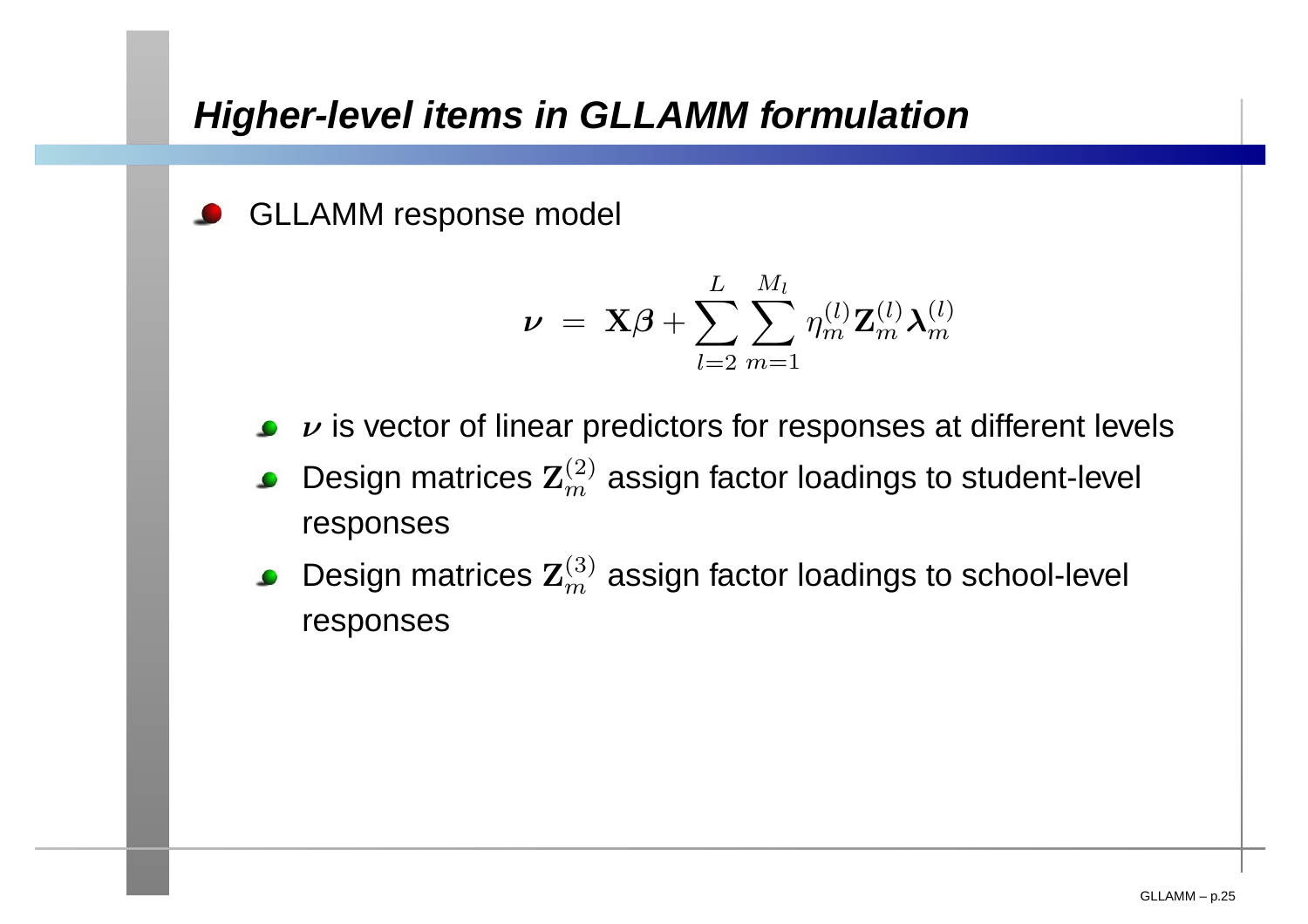# **GLLAMM specification of multilevel SEM:**

### **Response model**

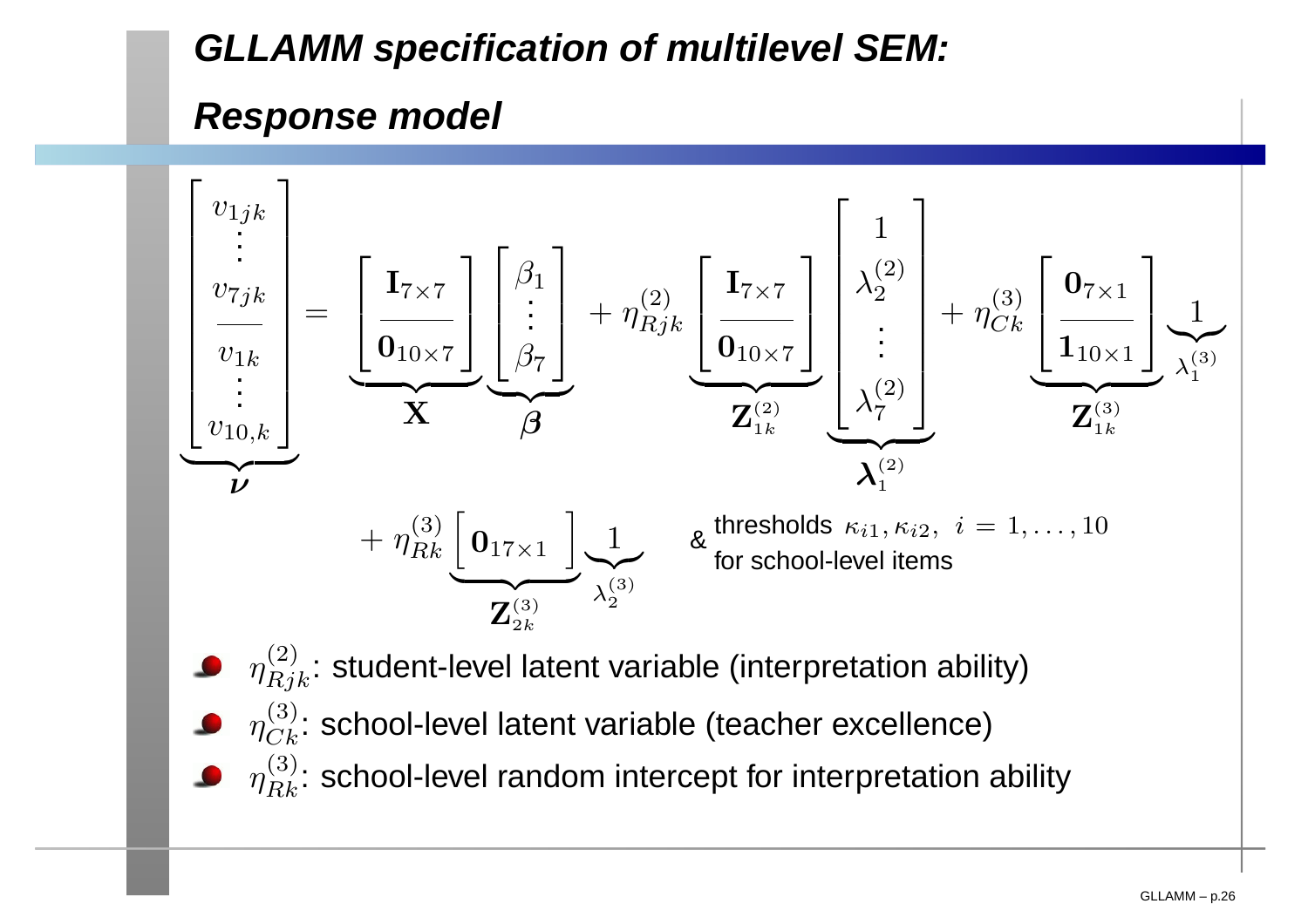## **GLLAMM specification of multilevel SEM:**

### **Structural model**

 $\boldsymbol{\eta}~=~\mathbf{B}\boldsymbol{\eta}+\mathbf{\Gamma}\mathbf{w}+\boldsymbol{\zeta}$ 

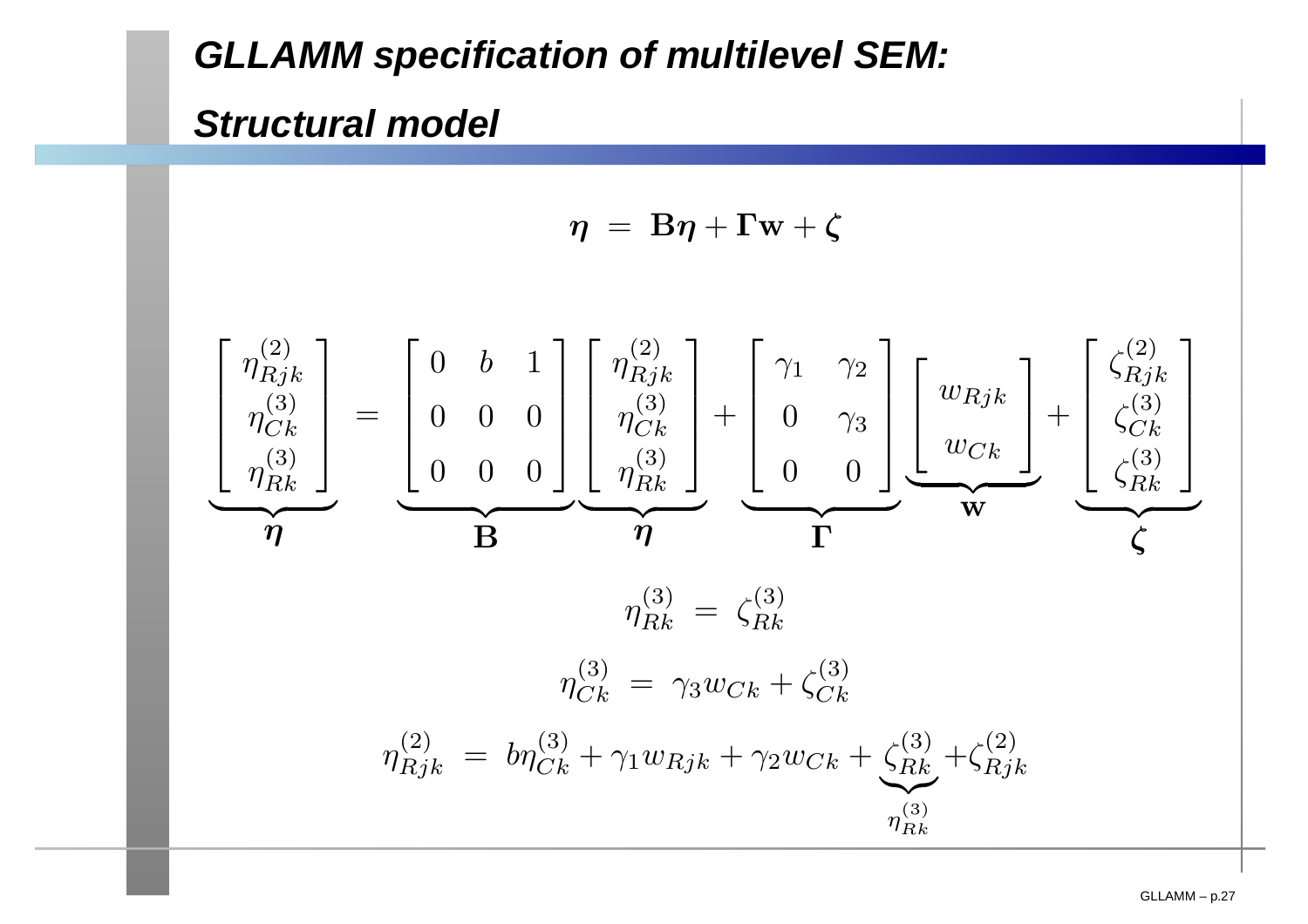# **Some extensions:**

# **Multidimensional and discrete latent variables**

- GLLAMM framework allows for multidimensional measurement models
- GLLAMM framework also allows for discrete latent variables
	- **Latent class-type models**
	- Nonparametric maximum likelihood estimation: latent variabledistribution left unspecified
- Structural model for discrete latent variables: Probability that unit  $j$  belongs to class  $c=1,\ldots,C$  may depend on covariates  $\mathbf{v}_j$  through a multinomial logit model

$$
\pi_{jc} = \frac{\exp(\mathbf{v}'_j \boldsymbol{\alpha}^c)}{\sum_{d=1}^{C} \exp(\mathbf{v}'_j \boldsymbol{\alpha}^d)}
$$

Cannot currently combine continuous and discrete latent variables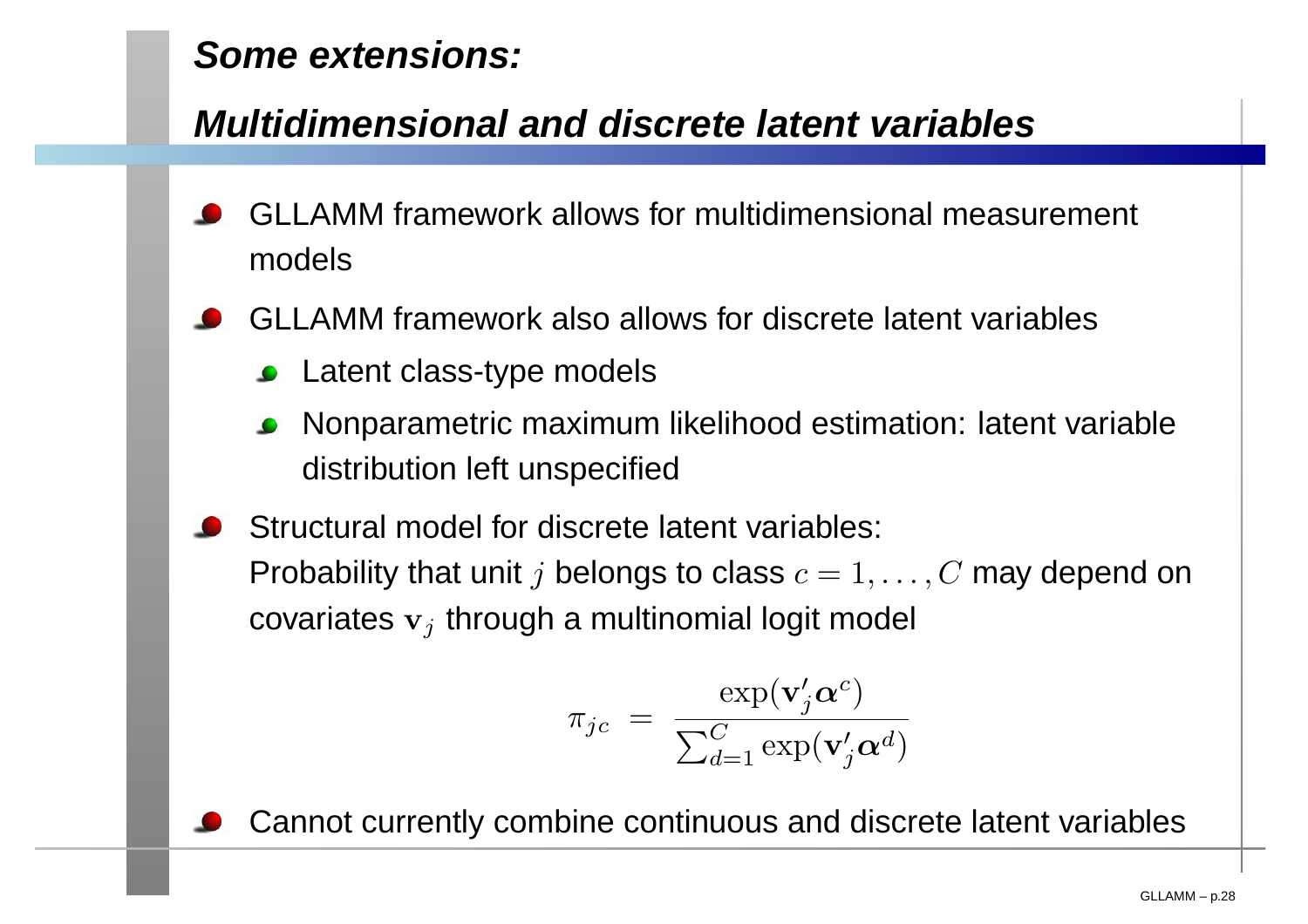### **References**

- Arminger, G. and Küsters, U. (1988). Latent trait models with indicators of mixedmeasurement levels", In R. Langeheine and J. Rost (Eds). Latent Trait and Latent Class Models. New York: Plenum Press, pp. 51-73.
- Arminger, G. and Küsters, U. (1989). Construction principles for latent trait models. InC. C. Clogg (Ed). Sociological Methodology 1989. Oxford: Blackwell, pp. 369-393.
- Bartholomew, D. J. (1987). Latent Variable Models and Factor Analysis. Oxford: Oxford University Press.
- Christoffersson, A. (1975). Factor analysis of dichotomized variables. Psychometrika40, 5-32.
- De Boeck, P. and Wilson, M. (2004). Explanatory Item Response Models: AGeneralized Linear and Nonlinear Approach. New York: Springer.
- Fox, J. P. and Glas, C. A. W. (2003). Bayesian modeling of measurement error inpredictor variables using item response theory. *Psychometrika* 68, 169-191.
- Mellenbergh, G. J. (1994). Generalized linear item response theory. *Psychological* Bulletin 115, 300-307.
- Meredith, W. and Tisak, J. (1990). Latent curve analysis. *Psychometrika* 55, 107-122.
	- Muthén, B. (1978). Contributions to factor analysis of dichotomous variables. Psychometrika 43, 551-560.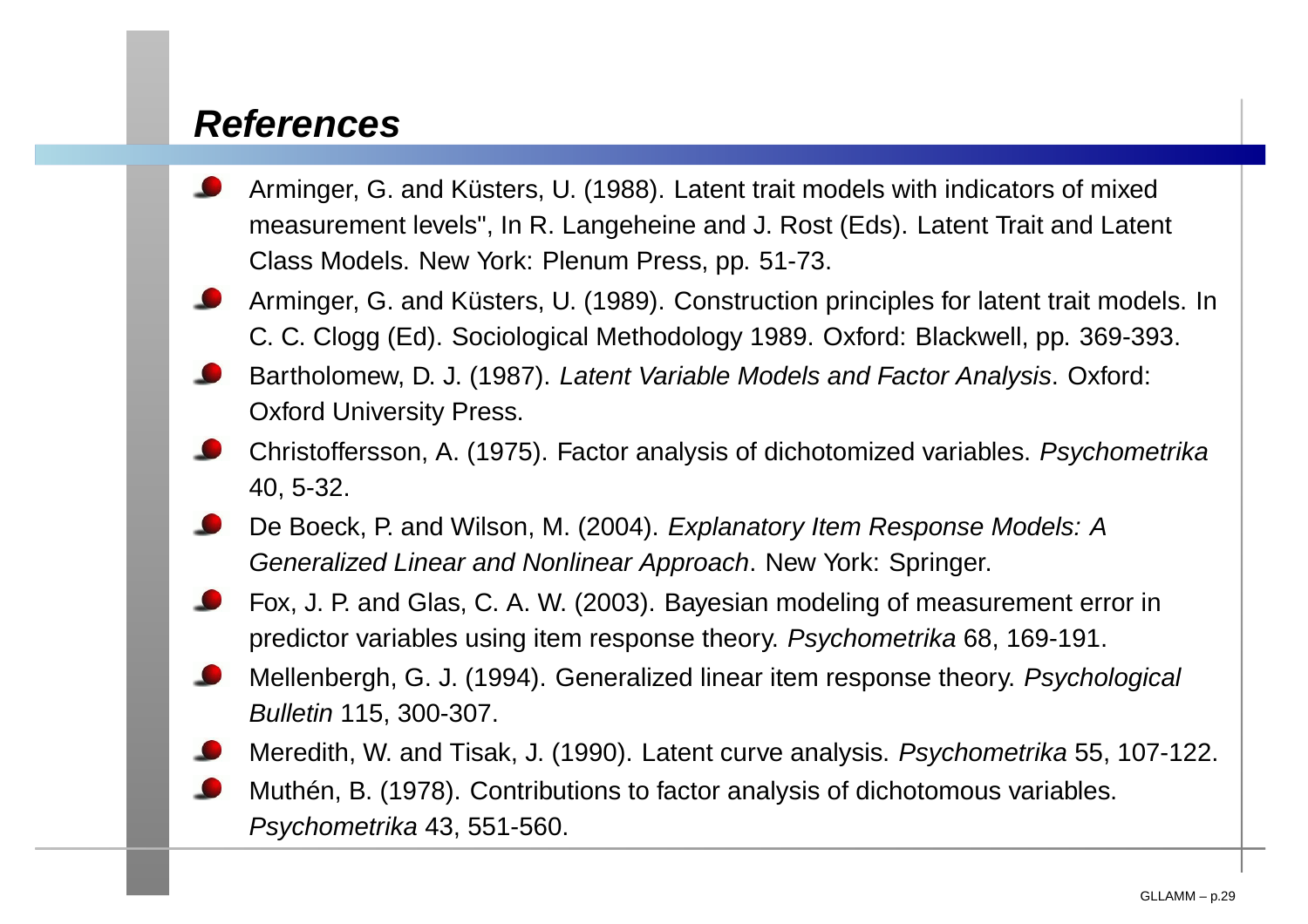# **References (cont'd)**

- Muthén, B. O. (1984). A general structural equation model with dichotomous, ordered categorical and continuous latent indicators. *Psychometrika* 49, 115Ű132.
- Pinheiro, J. C. and Chao, E. C. (2006). Efficient Laplacian and adaptive Gaussianquadrature algorithms for multilevel generalized linear mixed models. Journal of Computational and Graphical Statistics 15, 58-81.
- Rijmen, F., Tuerlinckx, F., De Boeck, P., Kuppens, P. (2003). A nonlinear mixed model framework for item response theory. Psychological Methods 8, 185-205.
- Rabe-Hesketh, S., Skrondal, A. and Pickles, A. (2004). Generalized multilevel structural equation modeling. *Psychometrika* 69, 167-190.
- Rabe-Hesketh, S., Skrondal, A. and Pickles, A. (2005). Maximum likelihood estimationof limited and discrete dependent variable models with nested random effects. Journal of Econometrics 128, 301-323.
- Rabe-Hesketh, S. and Skrondal, A. (2006). Multilevel modeling of complex surveydata. Journal of the Royal Statistical Society, Series A 169, 805-827.
- Rabe-Hesketh, S., Skrondal, A. and Zheng, X. (2007). Multilevel structural equationmodeling. In S.-Y. Lee (Ed.). Handbook of Handbook of Latent Variable and RelatedModels. Amsterdam: Elsevier, pp. 209-227.